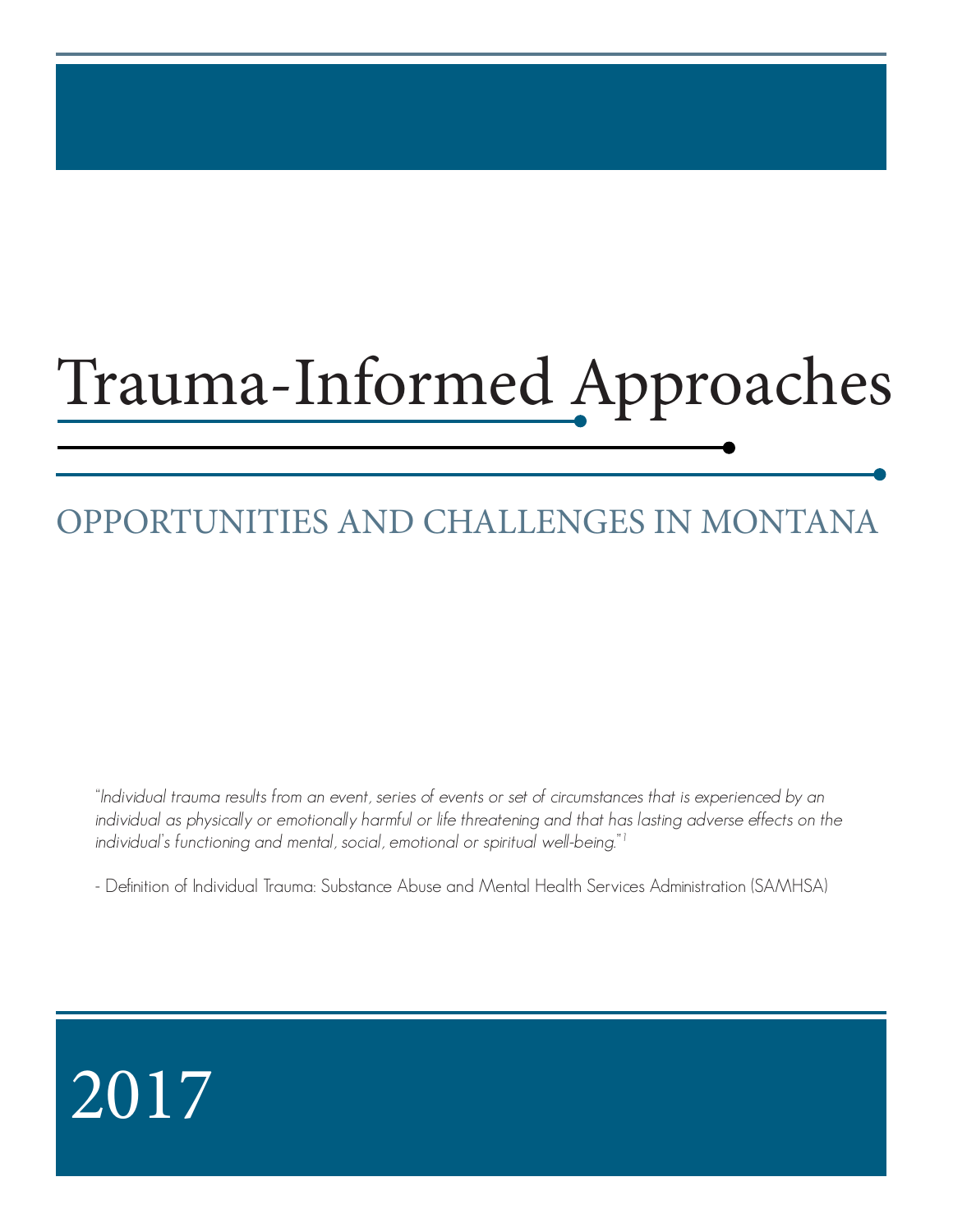## Introduction

Over the past two decades, professionals in education, health, and human services have become more aware of the wide-ranging effects of trauma on health and well-being. Starting with the landmark Adverse Childhood Experiences (ACEs) study in the late 1990s, which linked the experience of potentially traumatic experiences in childhood to a wide range of long-term health effects, researchers have gone on to explore how adverse events experienced as trauma correlate with everything from graduation and incarceration rates to preterm birth.<sup>2,3,4</sup> In response to this research, practitioners have developed clinical and systems-based trauma-informed approaches to better support traumatized individuals and create environments that are sensitive to their needs while preventing re-traumatization. This cross-sector work has occurred both in the U.S. and internationally, as well as at the state and local levels in Montana.

Because of the emerging evidence that these approaches may improve health and academic outcomes, there has been a groundswell of interest in trauma-informed approaches in Montana. The Montana Healthcare Foundation (MHCF) commissioned this report in partnership with the Office of Public Instruction (OPI) and other agencies to better understand and quantify the use of these emerging best practices in health and human services settings, with a focus on education.

## Methodology

An independent, third party consultant authored this report, identifying key initiatives in Montana that are leading the way in developing more trauma-informed systems and elucidate opportunities and challenges posed by the trauma-informed approach in our rural state.

The report includes a review of the scientific literature on this topic, interviews with key stakeholders in the state, and a survey of Montana schools about their knowledge and use of trauma-informed approaches. The report contains findings from 20 semi-structured interviews with both state and national stakeholders, and from a survey sent to all public school building level administrators in Montana. This report is not comprehensive, and it does not summarize all the work related to trauma currently being implemented in Montana.

If you have questions about any of the information contained in this report, contact:

Katie Loveland MPH, MSW Email: lovelandk@gmail.com Phone: 406-431-9260

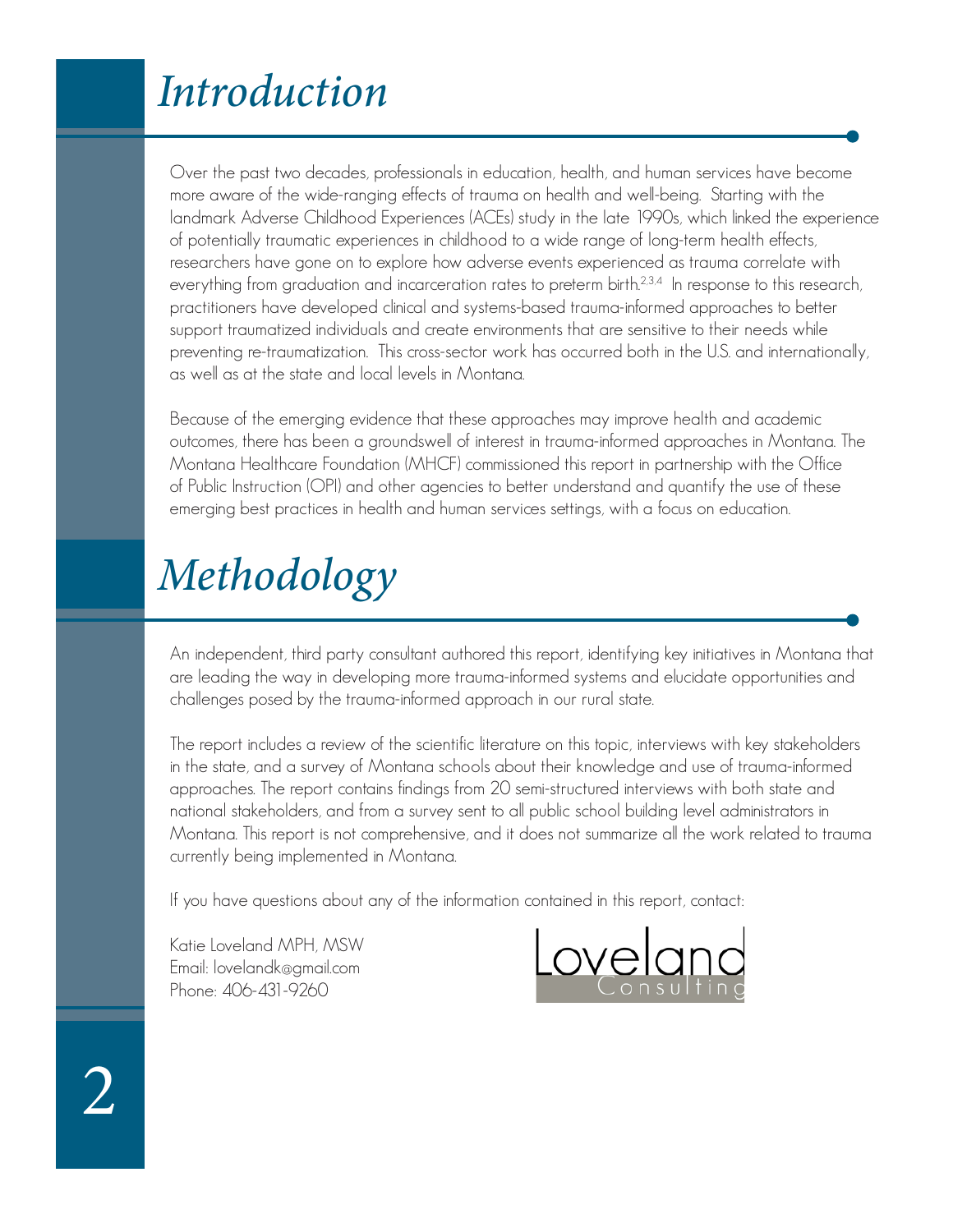## Why Trauma?

### ADVERSE EVENTS AMONG MONTANA'S CHILDREN

Many children in Montana are exposed to adverse events that can result in trauma. One in five children lives in poverty and one in four families with children receives some form of public assistance.<sup>5</sup> Many children experience adverse events in their family systems through divorce or separation, domestic violence, or neglect. 30% of children in Montana live in a single-parent household. More than 7,000 children in Montana are being raised by a grandparent, and another 2,700 are currently in foster care.<sup>6</sup> In 2014, there were more than 3,400 reported instances of partner or family member assault in the state, along with 100 cases of neglect endangerment. The majority of rape cases in the state involve victims who are children (51% of cases involved victims aged 17 and under in 2013-2014)  $\it{?}$ 

Adults in Montana are more likely to have substance abuse concerns, particularly alcohol overuse, than most adults nationwide. One in five Montana adults reports binge drinking (20.8%) compared to 16.8% of adults in the U.S., and 7.7% of adults in Montana are classified as "heavy drinkers," which is significantly higher than the U.S. rate of 6.2%. One in four young adults in Montana aged 18-25 reports illicit drug use in the past month, driven by 23% of this population that reports using marijuana.<sup>8</sup> Mental illness among Montana's adult population is also common. One in five Montana adults reports ever having a depressive disorder and 32% report having at least one poor mental health day in the last month.<sup>9</sup> In turn, the high rates of substance abuse and mental illness contribute to the elevated rates of suicide in the state, which are consistently twice the United States' rate.<sup>10</sup>

Montana high school students also report exposure to adverse events in their peer relationships and in schools. Among those high school students who have dated in the last year, 10% report sexual violence. Twenty-two percent of high school students report being in a physical fight and 25% report being bullied on school property in the last year. $^{\text{\tiny{II}}}$ 

### ADVERSE CHILDHOOD EXPERIENCES

An emerging body of research links the experience of Adverse Childhood Experiences (ACEs) to longterm indicators of health and well-being. Exposure to ACEs has been linked to alcohol and substance abuse, smoking, depression, chronic diseases such as diabetes and high blood pressure, poor work performance, risk for intimate partner violence, poor academic achievement, and overall healthrelated quality of life in adulthood.<sup>12</sup> The research on ACEs utilizes a 10-question assessment scale that measures a range of common ACEs including verbal, sexual, and physical abuse, exposure to domestic violence, economic insecurity, caregiver substance use and mental illness, parental separation, divorce, and imprisonment. This research has found a strong relationship between exposure to ACEs and adverse health and well-being outcomes in adulthood; a higher number of ACEs correlates with a greater risk of poor health and well-being.<sup>13</sup> One recent national study found that Montana has among the highest reported ACE scores in the U.S. In this study, 52% of Montana children aged 0 to 17 reported at least one ACE, and 17% had three or more ACEs. Compared to other states, Montana had the highest percentage of children living in a home with someone with alcohol or drug problems (19%) or with a mental illness (14%). Montana is also in the top quartile among all states for the percentage of children who experienced divorce/separation (26%) and domestic violence (10%). The most common ACE reported among Montana children in the study, and nationwide, was economic hardship (28%).<sup>14</sup>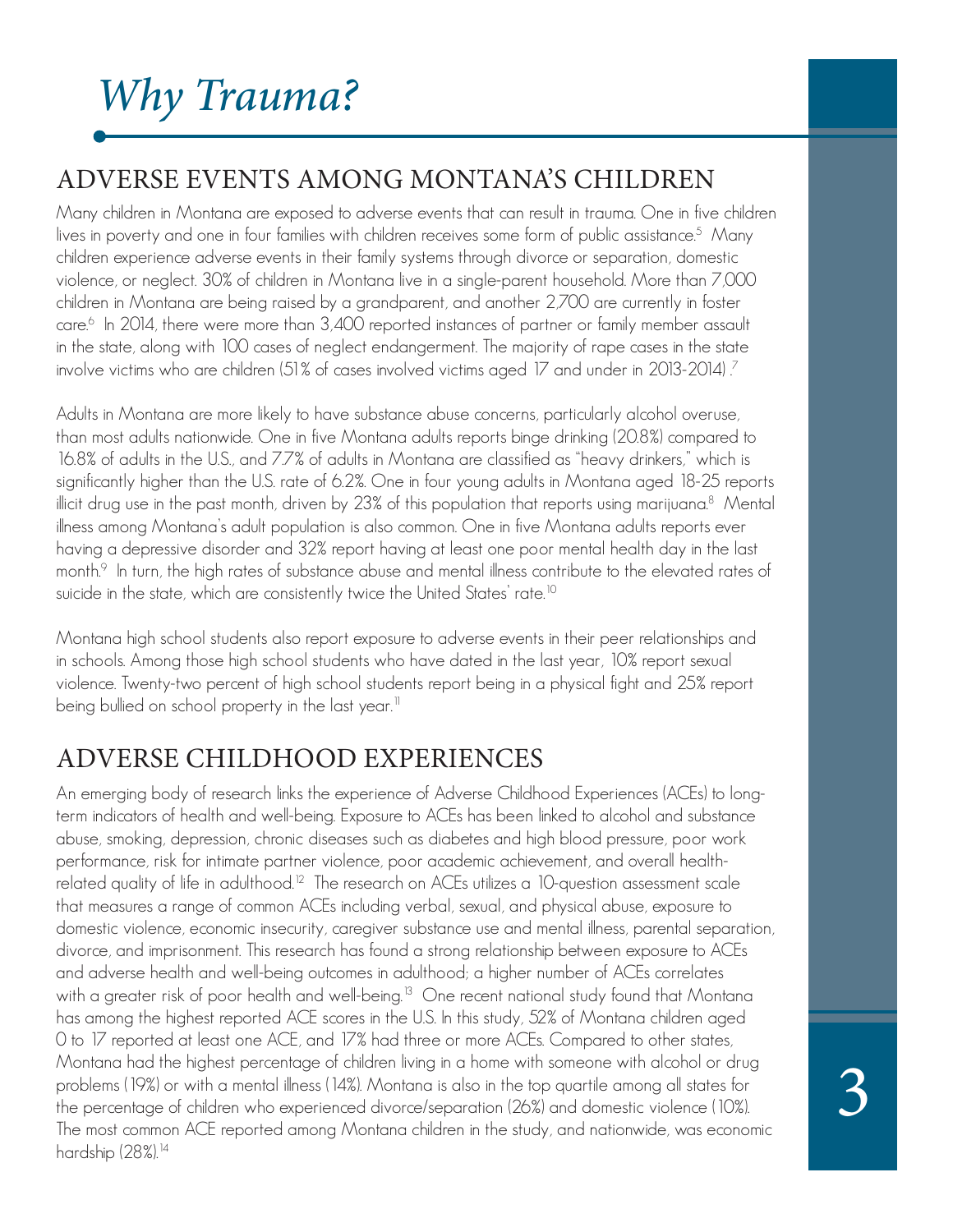### THE LINK BETWEEN ADVERSE EVENTS AND TRAUMA

The link between exposure to adverse events and health outcomes is mediated in part by trauma. When a person experiences an adverse event as physically or emotionally harmful, and it has lasting effects on his or her functioning, then this individual experiences trauma. Emerging research indicates that the experience of trauma affects an individual's neurobiology, psychological processes, and social attachment in complex ways that can contribute to a range of health concerns across the lifespan.<sup>15</sup> Trauma and the toxic stress that can result from it are particularly harmful to children, whose brains are in a crucial stage of development.

According to Dr. Bruce Perry of the Child Trauma Academy, "When a child is threatened, various neurophysiological and neuroendocrine responses are initiated. If they persist, there will be 'use dependent' alterations in the key neural systems involved in the stress response." <sup>16,17</sup> Traumatized children often become hypervigilant and are easily overstimulated. They experience difficulty with emotional self-regulation and may have problems with anger and physical aggression. Prolonged exposure to trauma in childhood may lead to impaired cognitive and physical development. $18$ 

Of importance, unresolved trauma has come to be understood as a key underlying contributor to many behavioral problems in childhood, and most mental health and substance abuse disorders across the lifespan. SAMHSA characterizes trauma as an "almost universal experience of people with mental and substance use disorders.<sup>"19</sup> Researchers working in the field of trauma have also begun to explore protective factors to mitigate the effects of trauma such as resiliency, defined as the ability of an individual, family, or community to cope with adversity and trauma, and adapt to challenges or change, that can be strengthened to mitigate the effects of trauma in exposed individuals and communities.<sup>20</sup>

## Responding to Trauma

4

### TRAUMA SPECIFIC INTERVENTIONS

As researchers and practitioners have recognized the role of unresolved trauma in a range of complex health and behavioral problems, they have begun to develop evidence-based trauma-specific interventions to improve behavioral health outcomes and help affected individuals address and overcome trauma. Trauma-specific interventions are prescribed, well-researched models shown to be effective in treating trauma for specific individuals or groups in a defined setting.<sup>21</sup> SAMHSA's National Registry of Evidence-based Programs includes 15 interventions focusing on treatment or screening for trauma, including the Trauma Recovery and Empowerment Model (TREM and M-TREM),<sup>22</sup> Trauma Affect Regulation: Guide for Education and Therapy (TARGET),<sup>23</sup> and Seeking Safety.<sup>24</sup> These models are primarily clinical in nature and focus on intensive treatment of individuals who have experienced trauma.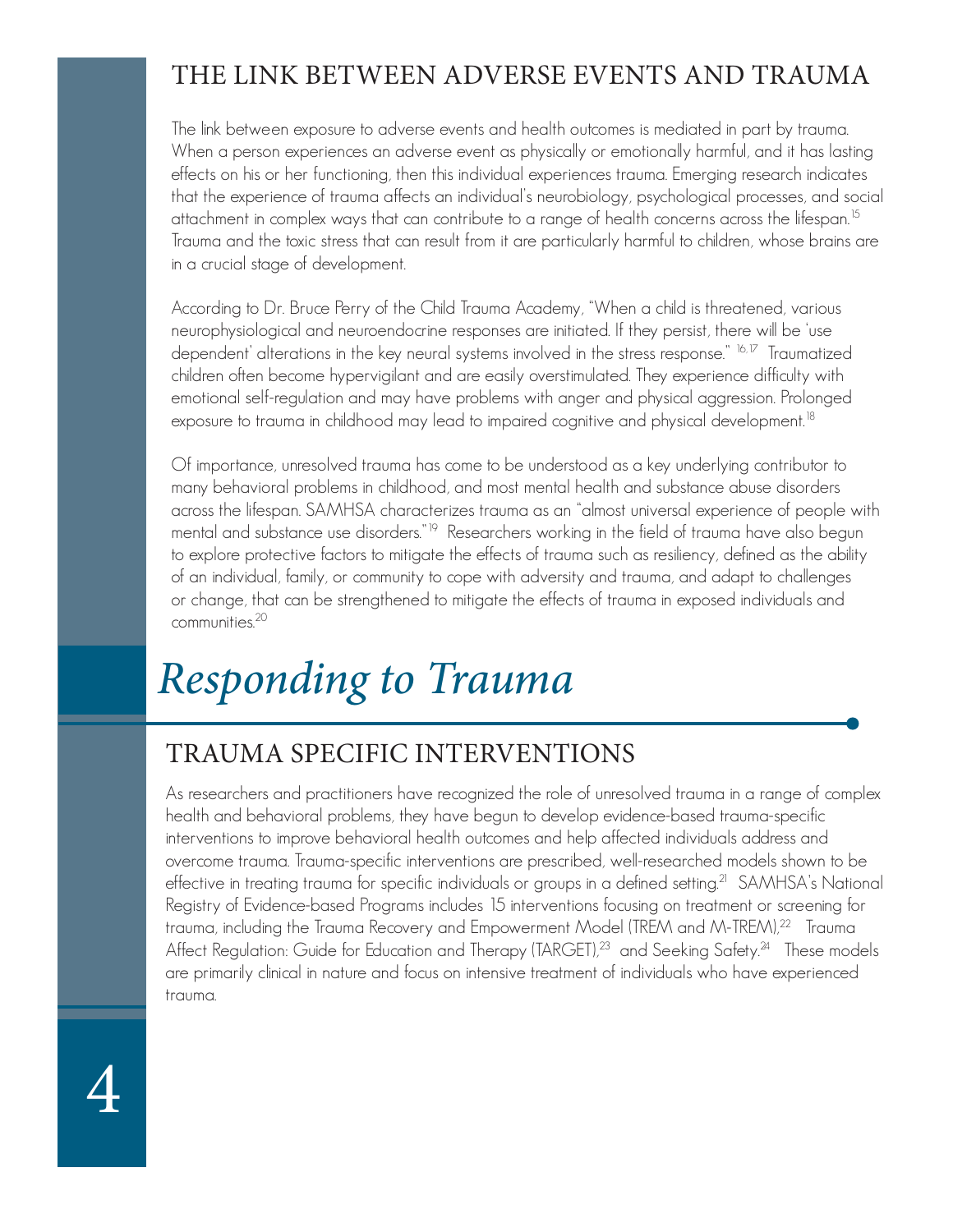### TRAUMA-INFORMED APPROACHES

Though evidence-based trauma-specific clinical interventions are important, an increasing number of experts have begun to advocate for more broad-based, systems-level approaches to address trauma from a public health perspective. Because trauma is so pervasive and its effects so widespread, experts recognize that it must be addressed through a "multi-pronged, multi-agency approach" that provides an "organizational and community context that is trauma-informed, that is, based on the knowledge and understanding of trauma and its far-reaching implications."25 One national expert interviewed for this report put it this way: "The development of mental health treatments for trauma is already well-developed, but the implication from the research is that one in four kids has multiple ACEs, so the mental health treatment system cannot respond sufficiently. This is a public health issue, not just a diagnosis and treatment issue, so we need to focus on the natural systems that work with kids and help them become trauma-informed."<sup>26</sup>

In an effort to better define and support community-based, trauma-informed approaches, SAMHSA convened a national working group of expert practitioners and researchers to develop a consensus document on the topic. In 2014, the workgroup published a document entitled "SAMHSA's Concept of Trauma and Guidance for a Trauma-Informed Approach." The document defines the four "R"s of the trauma-informed approach.

### The Four Rs of the Trauma Informed Approach

"A program, organization, or system that is trauma-informed *realizes* the widespread impact of trauma and understands potential paths for recovery; *recognizes* the signs and symptoms of trauma in clients, families, staff and others involved with the system; and *responds* by fully integrating knowledge about trauma into policies, procedures, and practices and seeks to actively resist *re-traumatization*."<sup>27</sup>

As the definition indicates, avoiding re-traumatization is a key concept for programs and organizations that implement trauma-informed approaches. SAMHSA describes the problem of re-traumatization this way.

### Definition of Re-Traumatization

"Public institutions and service systems that are intended to provide services and supports to individuals are often themselves trauma-inducing. The use of coercive practices, such as seclusion and restraints in the behavioral health system; the abrupt removal of a child from an abusing family in the child welfare system; the use of invasive procedures in the medical system; the harsh disciplinary practices in educational/school systems; or intimidating practices in the criminal justice system can be re-traumatizing for individuals who already enter these systems with significant histories of trauma."<sup>28</sup>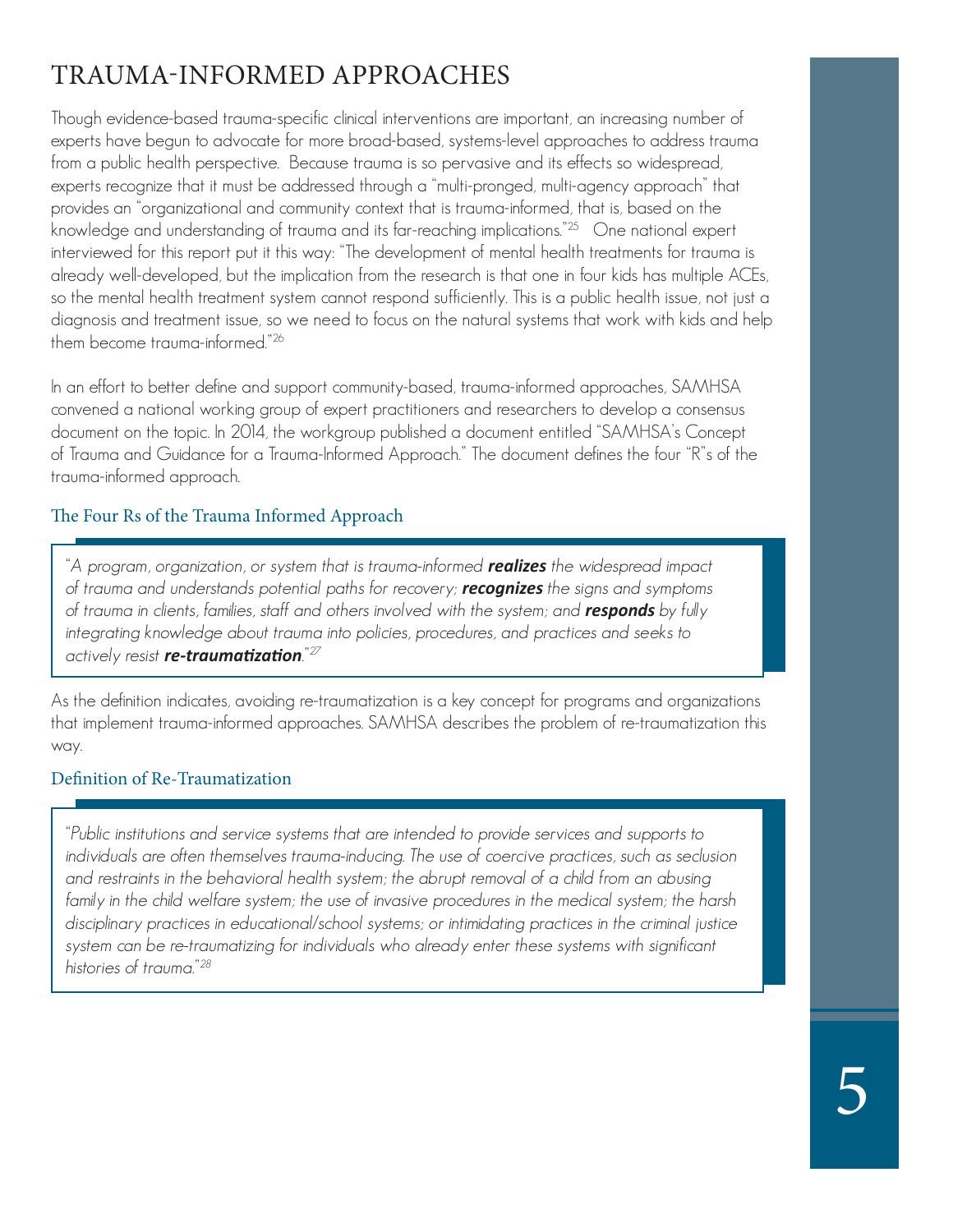### TRAUMA-INFORMED APPROACHES CONTINUED

Thus, the traumainformed approach encourages institutions to look at their policies and procedures through the lens of trauma, and to alter practices to avoid these coercive practices whenever possible. In order to assess if an institution's current policies and procedures are traumainformed versus trauma-inducing, SAMHSA outlines six key principles to implement at all levels of an

### SAMHSA's 6 Key Trauma-Informed Organizational Principles

### **1. Safety**

Staff and people served feel physically and psychologically safe.

### **2. Trustworthiness and transparency**

The organization operates with transparency in order to build and maintain trust with staff and the individuals served.

### **3. Peer support**

Stories and support of individuals who have experienced trauma are used to establish safety and build trust.

### **4. Collaboration and mutuality**

The organization focuses on leveling the power differences between staff and clients and recognizes that everyone has an important role to play.

### **5. Empowerment, voice, and choice**

Individual strengths and experiences are recognized and built upon. Clients are supported through shared decision-making, choice, and goal-setting.

### **6. Cultural, historical and gender issues**

The organization actively moves past stereotypes and biases.

organization in order to support a trauma-informed approach.<sup>29</sup>

SAMHSA advises organizations to implement the trauma-informed approach and principles across 10 domains in their organization.

### SAMHSA's 10 Organizational Domains Across Which to Implement Trauma Informed Principles



Though the SAMHSA definition of a trauma-informed approach is fairly complicated, practitioners on the ground repeatedly distill the trauma-informed approach down to the idea that systems need to move away from asking the question, "What is wrong with you?" to "What happened to you?" This paradigm shift, along with a focus on nonpunitive, restorative discipline and empathic listening and compassion seems to encapsulate what practitioners in Montana often mean when they discuss trauma-informed approaches.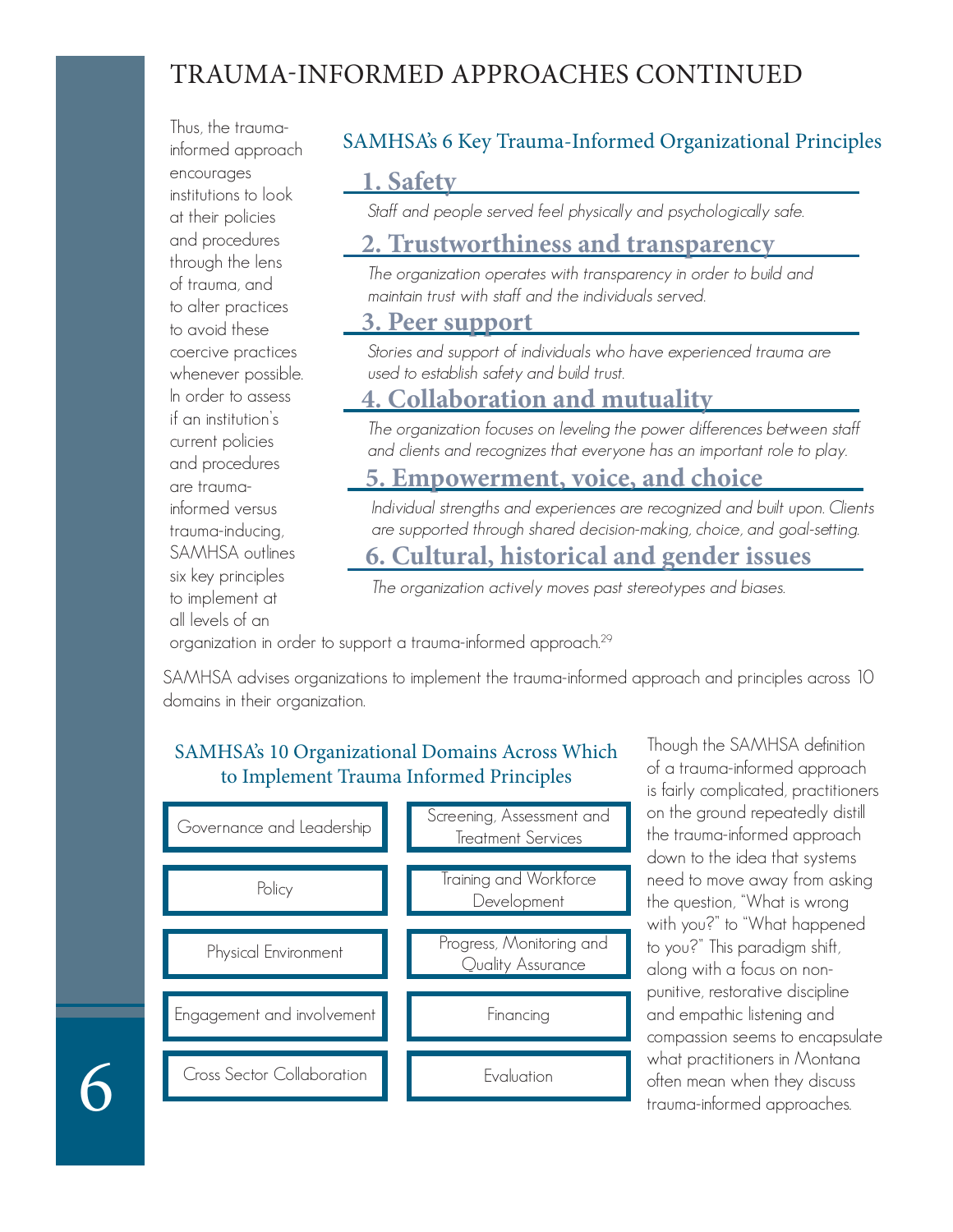### TRAUMA-INFORMED APPROACHES: EVIDENCE FOR EFFECTIVENESS

The trauma-informed approach, as defined by SAMHSA, is a broad framework that can be used by a wide variety of programs and organizations that wish to better serve individuals who have experienced trauma. As a broad-based framework, however, it is difficult to quantify exactly what a trauma-informed approach should look like in an institution, how the approach should be implemented, and if the implemented approach is effective. As Dr. Chris Blodgett of Washington State University noted in his interview for this project, "The concept of trauma-informed practice is a 'wave event.'" It's drawing a lot of national attention and many people are getting interested because this issue touches on some essential truth for people who work with children in a way almost no other concept does… but I have tried to remain healthily skeptical as we've attempted to implement these practices on the

ground. In some ways, our practice has run ahead of the research." As Dr. Blodgett notes, despite enthusiasm for and increasing use of this model, the published research and evaluation on the effectiveness of traumainformed approaches is still emerging. For the purposes of this report, we reviewed published literature reviews and summary papers on trauma-informed approaches, school disciplinary practices, and school climate. A sample of the key research findings specifically related to systems-based trauma-informed approaches is below:

The Trauma-Informed Approach asks **"What happened to you?"**  instead of "**What is wrong with you?"**

- A preliminary program evaluation published by Dr. Blodgett's CLEAR Trauma Center found that, in 12 schools working with his program to implement comprehensive trauma-informed approaches, intervention schools showed significant one-year gains in state standardized test scores of English Language Arts, compared to control schools not implementing the CLEAR intervention. Staff who reported greater adoption of "Trauma-informed Care" practices under this model were more positive about the impacts of the program and perceived positive changes in student behavior, quality of student staff engagement, and quality of school climate.<sup>30</sup>
- The Sanctuary Model® by Dr. Sandra L. Bloom is an organizational and clinical intervention recognized as a Promising Practice by the National Child Traumatic Stress Network.<sup>31</sup> The model has been studied primarily in residential treatment facilities. Most of the evaluation studies for the program have not been published in peer reviewed literature. In the available evaluation studies, the model has shown promise in improving organizational culture and climate, improving staff morale and feelings of competence, and reducing the length of stay and readmission rates for youth in residential treatment.<sup>32</sup>
- In a recently published study designed to evaluate a trauma-informed approach developed in preschools in rural Appalachia, teachers participating in the program reported increased feelings of competence and confidence, especially regarding their ability to cope with and change challenging behaviors in their classrooms, and showed a modest but significant increase in child resilience in the classroom.<sup>33</sup>
- A 2010 review article on trauma-informed systems found that "Very little research has actually been done on this topic area. Although it makes intuitive sense to integrate a trauma-informed approach into child-serving systems, much more research needs to be conducted in order to determine the efficacy of trauma-informed thinking in child-serving systems." Of the 12 studies included in the review, several showed positive outcomes for children, though none were randomized controlled trials.<sup>34</sup>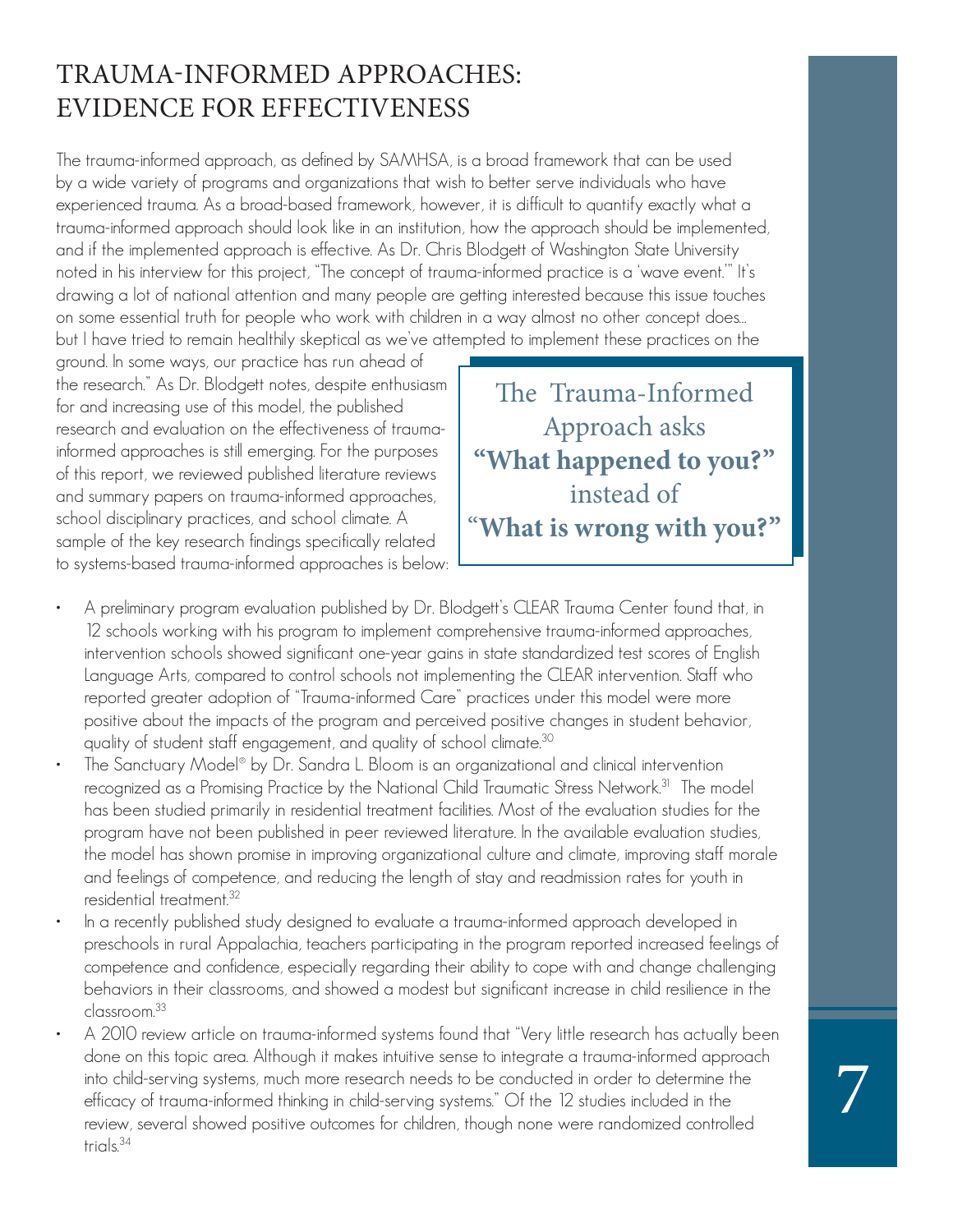### TRAUMA-INFORMED APPROACHES: EVIDENCE FOR EFFECTIVENESS CONTINUED

Despite the limited research on comprehensive trauma-informed approaches, particularly in educational environments, there are a number of specific, targeted approaches that have been more widely researched in education that could be considered part of a trauma-informed approach and that have proven effective in improving student behavior and increasing educational achievement. Examples include:

- Reducing the use of punitive exclusionary discipline practices in schools, such as out-of-school suspension, and moving toward restorative disciplinary practices that support individualized and peer-mediated solutions. This has been shown to positively correlate with decreased student drop out rates, increased academic outcomes, and reductions in aggressive behavior.  $35,36$
- Incorporating social and emotional learning practices into educational settings, such as teaching students to recognize and manage emotions, demonstrate care and concern for others, develop positive relationships, make good decisions, and behave ethically, respectfully, and responsibly.<sup>37</sup>
- Developing a safe and supportive school climate in which staff have high expectations and clear guidelines that are fairly enforced, but also establishing strong emotional connections with students and addressing implicit bias (such as lower expectations for students of color). In a positive school climate, students have an expectation of safety along with supportive relationships with school staff.<sup>38</sup>
- Building systematic, school-wide Positive Behavior Interventions and Supports (PBIS) for students in a tiered system where all students understand clear behavioral expectations and receive universal screening for behavioral concerns, and where children in need of more intensive intervention are given support requisite with their needs.  $39$

These four approaches are supported by a wider body of research and have been correlated with a variety of positive educational and behavioral outcomes such as reduction in misbehavior and aggression, reduction in out-of-school suspensions, decreased juvenile justice system involvement, and increased graduation rates. 40,41,42,43 Though none of the above practices would meet SAMHSA's definition of a whole-school, trauma-informed approach, they should be considered for adoption

"There are significant research gaps related to translating research on trauma and ACEs into effective wholeorganization trauma-informed approaches on the ground."

by Montana schools moving toward a more robust trauma-informed model.

In summary, though the research linking the experience of trauma with behavioral and educational outcomes is strong, and though a number of educational interventions that could be considered traumainformed are well researched and have been proven to be effective, there are significant research gaps related to translating research on trauma and ACEs into effective whole-organization trauma-informed approaches on the ground. As one review article states, "Popular enthusiasm for trauma-informed approaches is increasingly challenged by the need to establish what strategies produce durable change and replicable results. The risk is that well-informed but incomplete and ineffective practices may result in disenchantment with trauma-informed practice."44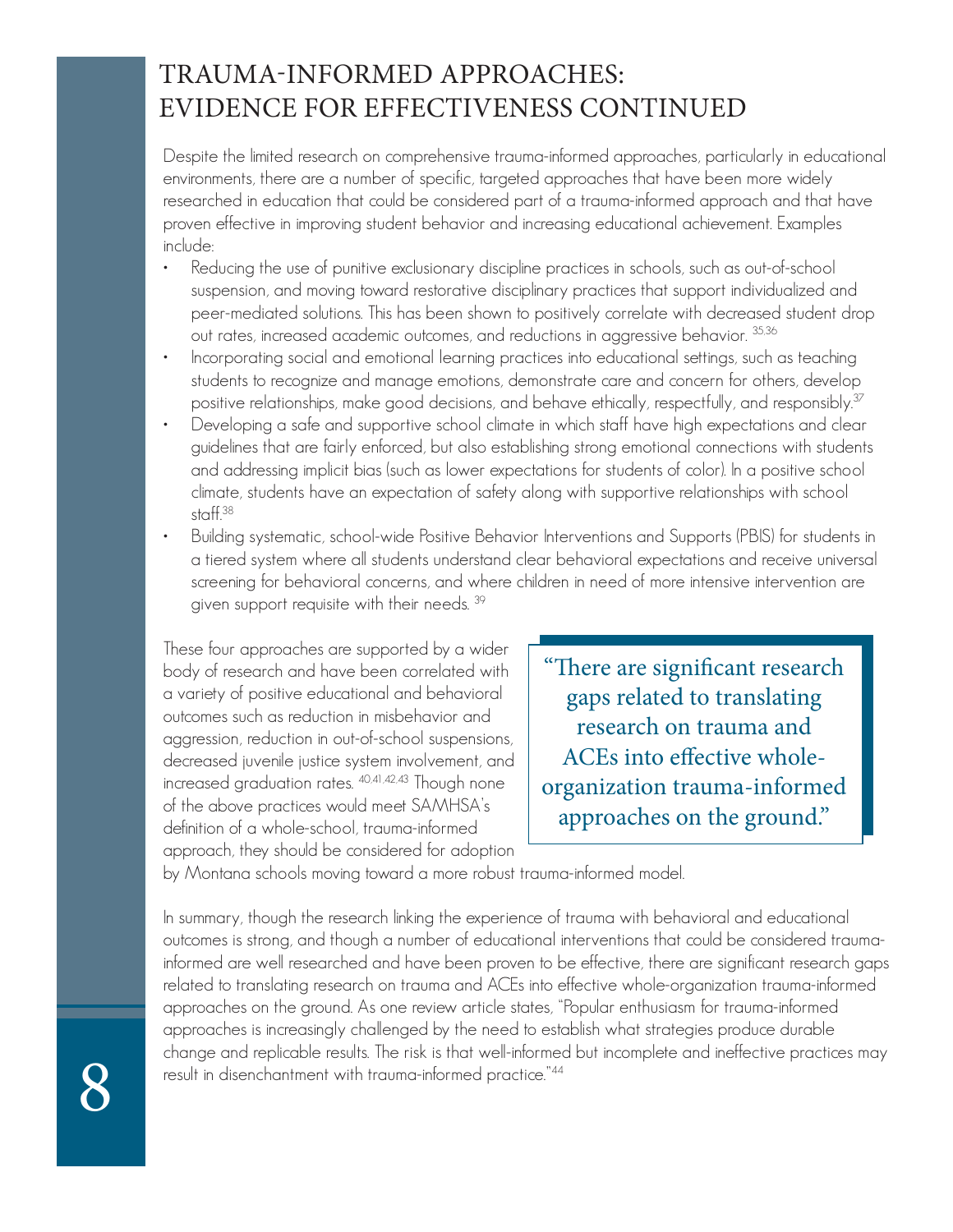## National- and State-Based Trauma-Informed Initiatives

### NATIONAL INITIATIVES

A number of national efforts currently lead the way in developing and supporting systems-based trauma-informed approaches.

### National Child Traumatic Stress Network (NCTSN)

The NCTSN was established by Congress in 2000 and is funded by a number of federal agencies, including the Center for Mental Health Services, the Substance Abuse and Mental Health Services Administration (SAMHSA), the U.S. Department of Health and Human Services, and the congressional Donald J. Cohen National Child Traumatic Stress Initiative. The NCTSN funds trauma center partners around the United States, including the National Native Children's Trauma Center at the University of Montana in Missoula. The organization works nationally on a number of key initiatives and through 79 funded trauma center partners to raise public awareness about trauma, support effective services and interventions that are trauma-informed, and establish trauma-informed systems of care.

For more information, visit www.nctsn.org.

### Collaborative Learning for Educational Achievement and Resilience (CLEAR)

The CLEAR Trauma Center out of Washington State University is supported in part by the NCTSN. CLEAR has focused its research on developing a defined, systematic trauma-informed approach in schools. Schools that agree to adopt the CLEAR model commit to a three-year process during which they receive integrated professional development and consultation from professionals employed by the CLEAR Trauma Center.<sup>51</sup> To participate, schools must adopt or agree to adopt an evidence-based social emotional learning model like PBIS and demonstrate that school leadership is engaged and highly supportive. Dr. Chris Blodgett, the developer and lead researcher for this model, notes that, "For schools to truly implement trauma-informed approaches, they need a high touch model that is layered and systems-oriented. We have a long history of ideas in education that have caught fire but then burn out because they are not properly supported. So we landed on trying to move the trauma-informed work forward in a more systematic manner." Schools that participate in the CLEAR model engage in a rigorous evaluation process. Positive preliminary findings from the CLEAR model are discussed above. Two intermediate outcomes the CLEAR researchers are interested in implementing are 1) student/ teacher relationships, and 2) school climate, both of which are strongly correlated in the educational research with positive student achievement. For long-term goals, the CLEAR model seeks to increase overall academic success and improve the emotional well-being of at-risk students. Currently the CLEAR model has been adopted in schools across the state of Washington and other states, and organizations outside the school sector are expressing interest in and beginning to implement the model as well.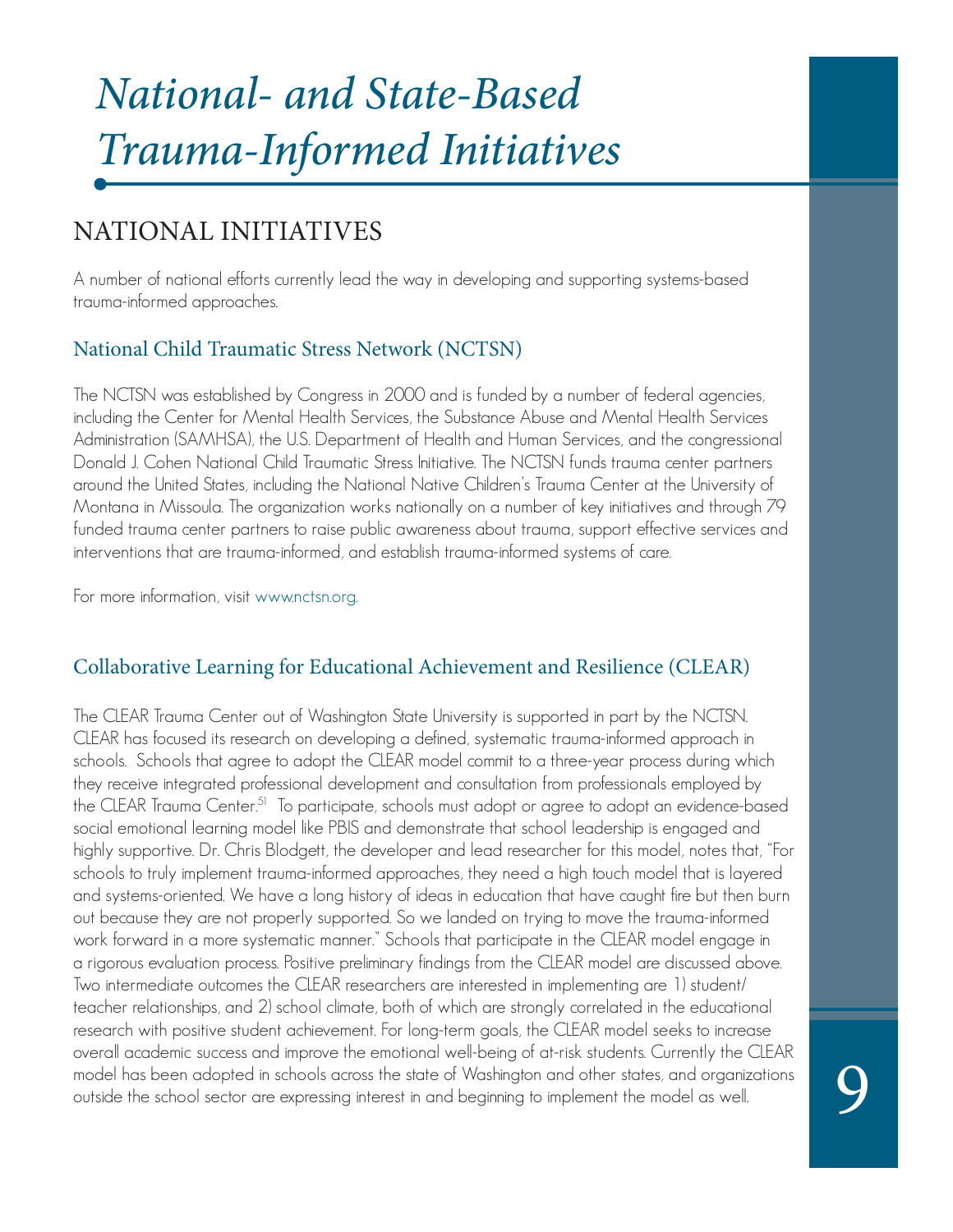### Wisconsin's School Climate Transformation Project and State-wide Trauma-Informed Care Collaboration

Through its School Climate Transformation Project, Wisconsin Department of Public Instruction provides online resources and skills-based, professional development training modules on Trauma-Sensitive Schools that are universally accessible to anyone.<sup>45</sup> In addition to the professional development trainings, the Department employs coaches who provide support to participating Wisconsin schools. Nic Dibble, who oversees the project, notes that this more intensive, capacity-building and consultation approach is grounded in research.<sup>46</sup> "This approach is based on what the literature says is effective professional development. We don't want to have to use a 'train and hope' model. We want to create an effective professional development system that will result in schools incorporating trauma-sensitive practices." Mr. Dibble also noted that Wisconsin has intentionally blended their trauma-informed work with the school-wide Positive Behavior Interventions and Supports (PBIS) initiative that was already in use in most Wisconsin schools. "We have a robust PBIS initiative in Wisconsin and our work group made a conscious decision to attach the trauma-sensitive work to PBIS…we did not want to frame this as a separate initiative. This was framed as 'how you can improve your PBIS work?'" The work has been funded through braided dollars from a range of federal education grants, including Project AWARE and School Transformation Grants. A formal evaluation of participating schools is currently underway.

One success story from the trauma-informed work is the Menominee Indian High School, serving the Menominee Indian Tribe in north central Wisconsin. The high school received a Culture of Health Prize from the Robert Wood Johnson Foundation in 2015 after seeing its graduation rates rise from 60 to 99% through a multi-pronged approach that addressed trauma and poverty in a systematic fashion, both in the school system and in the reservation at large.<sup>47</sup> To achieve this marked change, the Tribe implemented a number of key initiatives throughout their school and healthcare system, led by a Community Engagement Workgroup that included 41 departments of tribal government, county human services, the school district, and college. The workgroup instituted trauma-informed care and resiliency training for all staff in their Head Start program and school system, and the Menominee Indian School District developed a Student Health Center that offers behavioral health services and employs a trauma coach to work individually with students. Elementary students have begun to start their day with meditation and mood check-ins and the schools have developed safe zones and a calm room to help students who need to re-set their emotions. The teaching of traditional culture and values has also been re-instituted in the high school.<sup>48</sup> Clearly, the Menominee Tribe has developed an intensive, multi-pronged trauma-informed approach to its work with children and is reaping the benefits of this investment.

In addition to the work in schools, a wide variety of state agencies in Wisconsin have also begun to examine their systems and seek to adopt more trauma-informed approaches through the traumainformed Care-Collaboration.49 Agencies involved in trauma-informed work in Wisconsin include the Department of Health Services, the Department of Children and Families, the Department of Corrections, and the Department of Public Instruction. The work is championed by the First Lady of Wisconsin, Tonette Walker. Her Fostering Futures program has funded three local communities - including the work of the Menomonee Tribe along with Douglas County and Milwaukee's Harambee neighborhood -- to pilot work focused on implementing trauma-informed approaches.50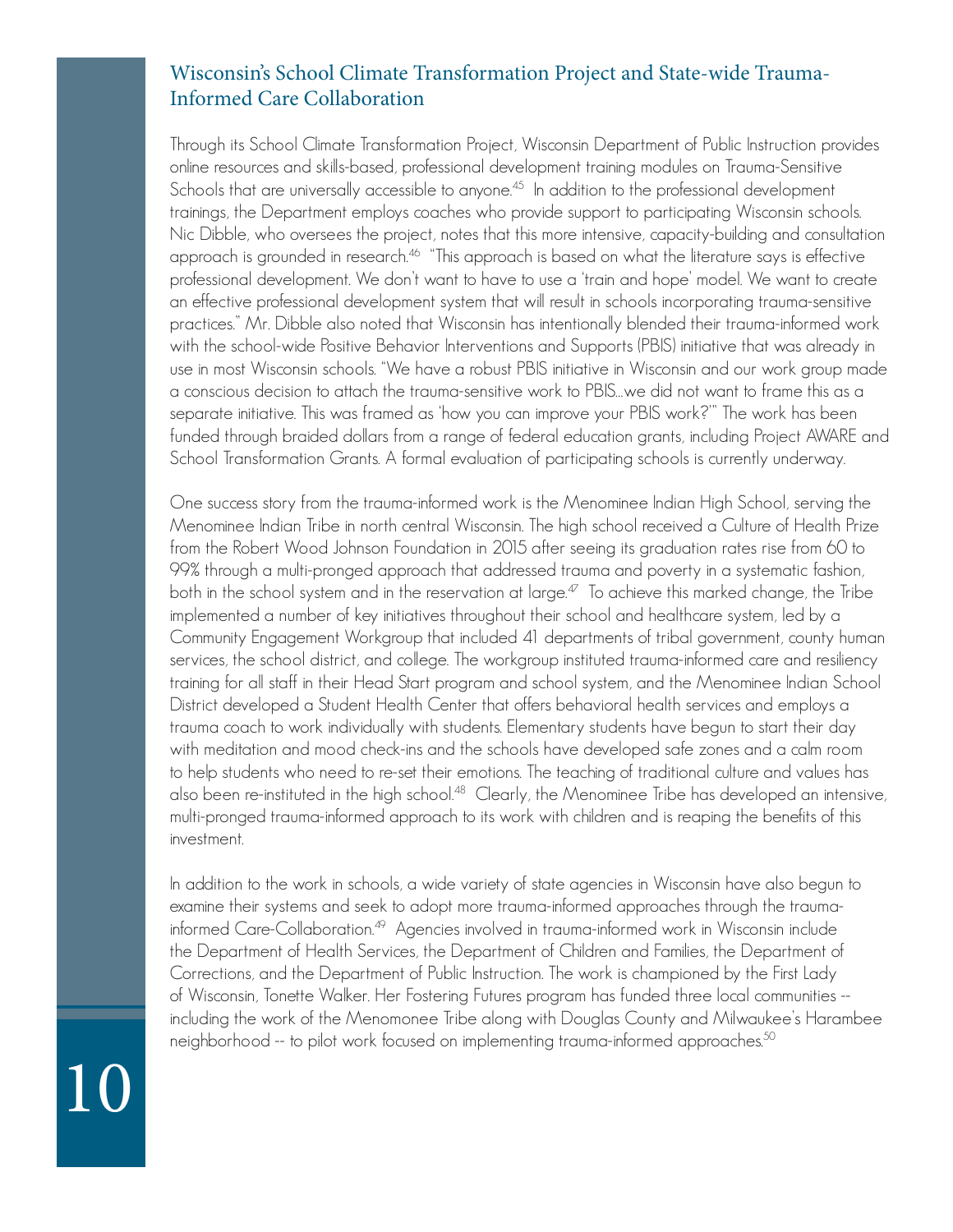### The Trauma Learning Policy Initiative

The Trauma Learning Policy Initiative (TLPI) is a partnership between the Harvard School of Law and the Massachusetts Advocates for Children. The project's mission is to "ensure that children traumatized by exposure to family violence and other adverse childhood experiences succeed in school." <sup>52</sup> The TLPI focuses on supporting trauma-informed public policy and promoting the implementation of "Trauma-Sensitive Schools."

The initiative developed a definition of Trauma-Sensitive Schools that has been adopted in educational settings across the U.S.<sup>53</sup> The TLPI supports learning communities for schools across the country to share their experiences as they implement the Trauma-Sensitive Schools Principles.

The TLPI has worked to align its principles with the PBIS model, and specifically describes the PBIS model in its third trauma-sensitive schools principle (see inset figure).

To learn more, visit: www. traumasensitiveschools.org.

### **REALIZE** Trauma Sensitive Schools Principles

REALIZE the prevalence of trauma in students' lives

### **RECOGNIZE**

RECOGNIZE the impact of trauma on academic and behavioral functioning

### **RESPOND**

RESPOND by providing universal and multi-tiered supports that are sensitive to each student's unique needs

### **AVOID RE-TRAUMATIZATION**

Mindfully create policies, procedures, and practices that avoid RE-TRAUMATIZATION

> "It can be difficult to find organizations that have the vision, the committed time, and the resources to begin making key changes in how they operate. Going beyond merely creating awareness, and instead implementing new systems of care in a community, is a distinct challenge that will take time and commitment."

> -Nathan Stahley, Healthy By Design, Billings, MT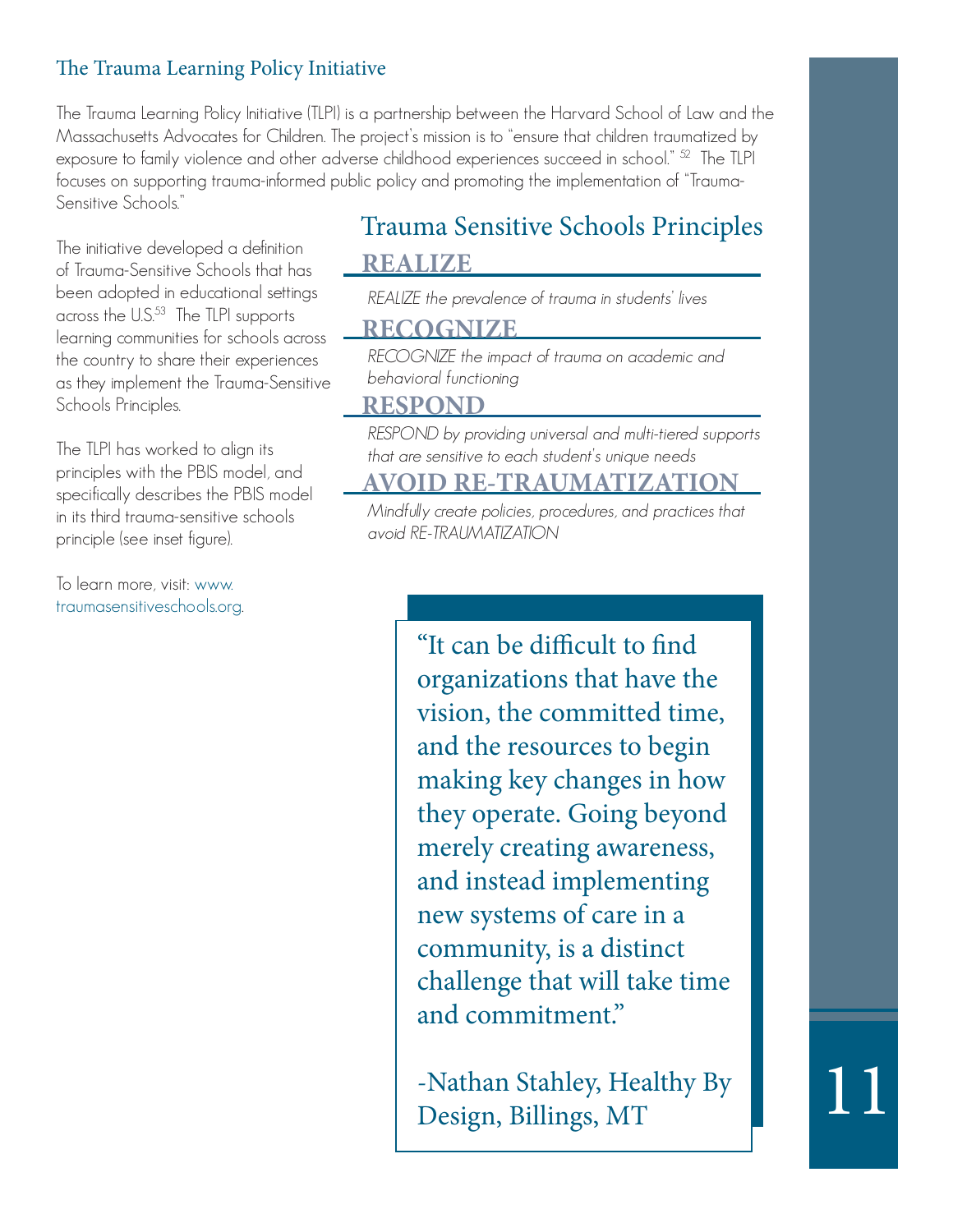### STATEWIDE INITIATIVES IN MONTANA

### National Native Children's Trauma Center

As mentioned above, the University of Montana's National Native Children's Trauma Center is funded by the National Child Traumatic Stress Network (NCTSN). The center was established in 2003 and focuses on the issues specific to trauma in native communities, including historical and intergenerational trauma.<sup>54</sup> The site is classified as a Category II Treatment and Adaptation Center by the NCTSN, which means they are tasked with providing training and technical assistance to local and national partners. The staff at the National Native Children's Trauma Center is currently providing technical assistance to a number of organizations nationally to help them transform their practices, including the Rocky Mountain Region Bureau of Indian Affairs Social Services programs and a number of local organizations in the Great Falls area in partnership with the Alliance for Youth, Inc. (see below). The center helps provide culturally adapted training on trauma, and has assisted in the cultural adaptation of the evidence-based trauma treatment therapy, Cognitive Behavioral Intervention for Trauma in Schools (CBITS). Center staff is also developing online training modules and manualized support materials on trauma-informed approaches for the Early Childhood Services Bureau at Montana's Department of Public Health and Human Services.

For more information, visit: iers.umt.edu/national\_native\_childrens\_trauma\_center

### ChildWise Institute and Elevate Montana

The ChildWise Institute is a nonprofit organization based in Helena whose mission is to "heal young children who've suffered complex emotional trauma from abuse, neglect and chaotic environments."<sup>55</sup> The ChildWise Institute sponsors an ACE Interface Master Trainer Education Program<sup>56</sup> in Montana and has a network of 18 master trainers statewide available to provide ACEs trainings to partner organizations. In the last two years, ChildWise has trained more than 7,000 people across Montana on ACEs in a wide variety of sectors, including education, healthcare, law enforcement, and human services. ChildWise is working to train their master trainers to give an "ACEs Next Steps" presentation that addresses what organizations and communities can do once they have knowledge about the importance of ACEs, including implementing trauma-informed approaches and addressing toxic stress. ChildWise has grant funding from the Health Federation of Philadelphia via the Robert Wood Johnson Foundation to accelerate their work on ACEs and trauma as part of a national cohort of 13 other organizations.<sup>57</sup>

In 2013, the ChildWise Institute partnered with like-minded organizations across Montana to develop the initiative Elevate Montana, which is focused on elevating the well-being of all children in the state. Elevate Montana hosts a conference on trauma, resiliency and/or ACEs every year and invites partners from around the state to adopt the concepts and brand of Elevate Montana in their own communities as they seek to implement systems changes related to trauma-informed approaches.

For more information, visit: ChildWise.org and elevatemontana.org.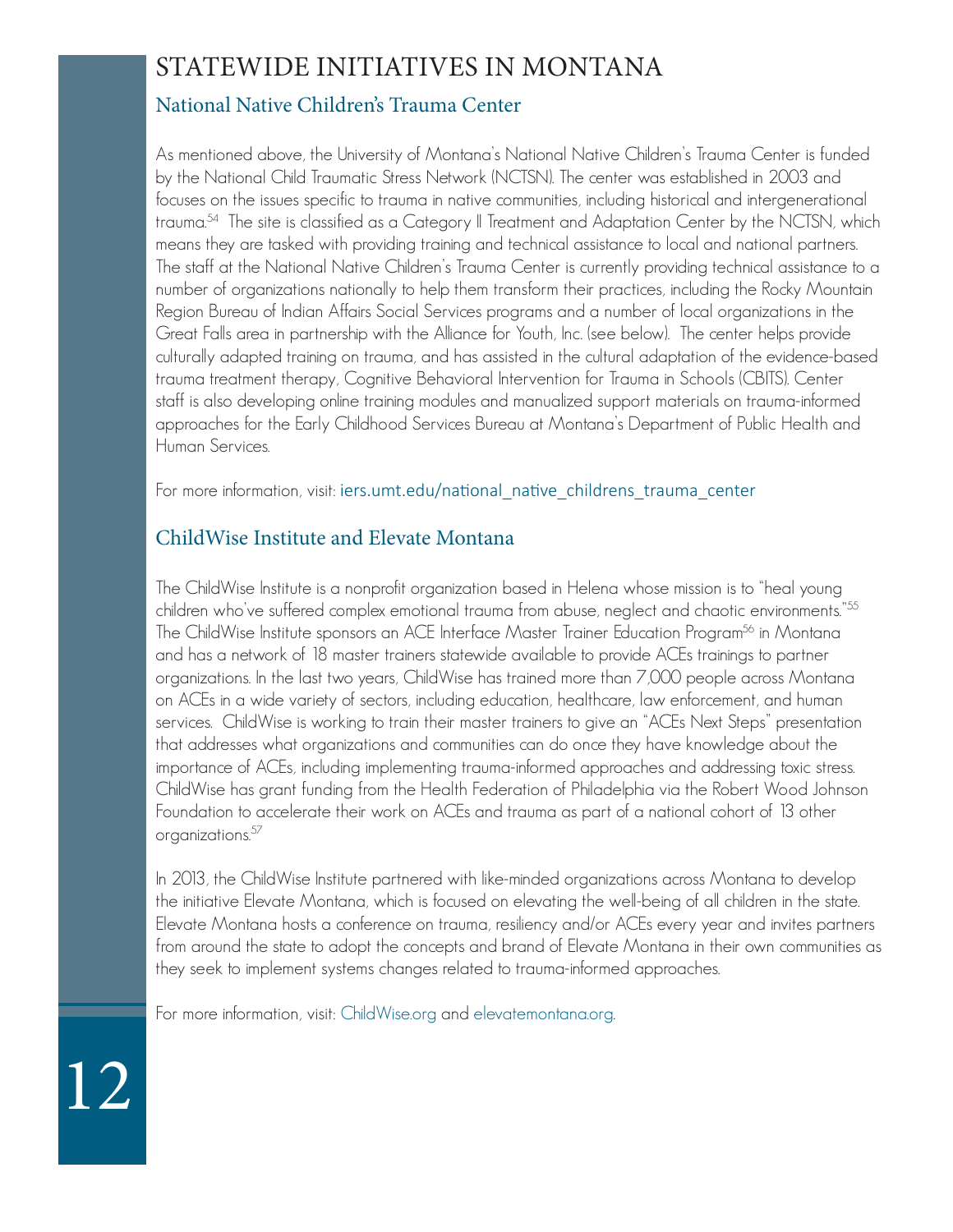### DPHHS's Trauma-Informed Initiative

The Montana Department of Public Health and Human Services (DPHHS) is the largest state agency in Montana, with more than 3,000 employees. In 2015, the DPHHS Director Richard Opper tasked his staff with creating a plan to increase the capacity of the Department to understand ACEs and trauma, and to implement trauma-sensitive approaches. Over the past few years, DPHHS has implemented a number of key activities department-wide related to trauma, including:

- The creation of a video on brain development that is now part of the mandatory orientation process for all new staff and that all existing staff is required to watch.
- Utilization of 3 ACEs Master Trainers (who are also DPHHS staff), trained through the ChildWise Institute, to train one person from every division in DPHHS to facilitate a training on ACEs for all staff in that division.

At present, nearly all 3,000 staff at DPHHS have been through the first round of training, and the Department is considering next steps, including a second round of training to delve further into the topic. Vicki Turner, who has led the initiative at DPHHS, notes that, "We are now an ACEs-Informed Department and we need to move on to the next step to be Trauma-Sensitive, which is harder because the work will be more specific to each program." The Department is also sharing its lessons learned with other state departments, like the Department of Corrections and the Office of Public Instruction.

### The Office of Public Instruction

The Montana Office of Public Instruction (OPI) supports a number of initiatives across the state related to increasing the capacity of schools to become trauma-informed. Project AWARE is a five-year, \$8.5 million grant from SAMSHA that funds statewide Youth Mental Health First Aid Training and supports three local education agencies (Browning School District, Butte School District, and Kalispell School District) to implement strategies related to mental health in schools, including trauma-informed approaches.58 Participating schools are developing their own, locally-driven solutions to implementing trauma-informed approaches. In the Browning School District, a rapid response trauma team meets regularly to develop a plan to respond when students face a crisis, and the schools have created grief groups in which students can process traumatic events guided by a licensed mental health professional.

OPI also administers a Systems of Care Tribal Wraparound Initiative, funded by SAMHSA, which focuses on developing a system of care to serve children in public schools on reservations in Montana with wrap-around behavioral healthcare. The National Indian Child Welfare Association is a consultant on this grant and is providing training on trauma in the participating reservation communities.

The most widespread practice OPI supports related to trauma-informed approaches is the Montana Behavioral Initiative (MBI). MBI is a well-established system that supports more than 150 schools in the state to implement the Positive Behavioral Interventions and Supports (PBIS) model<sup>59</sup> OPI recently received a School Climate Transformation grant that will be used to expand MBI to additional schools and improve implementation of PBIS in those schools. Many of the principles implemented through MBI align with trauma-informed approaches as MBI focuses on social and emotional learning, creating a positive school climate and supporting all students with clear behavioral expectations and supports. $^{\rm 60}$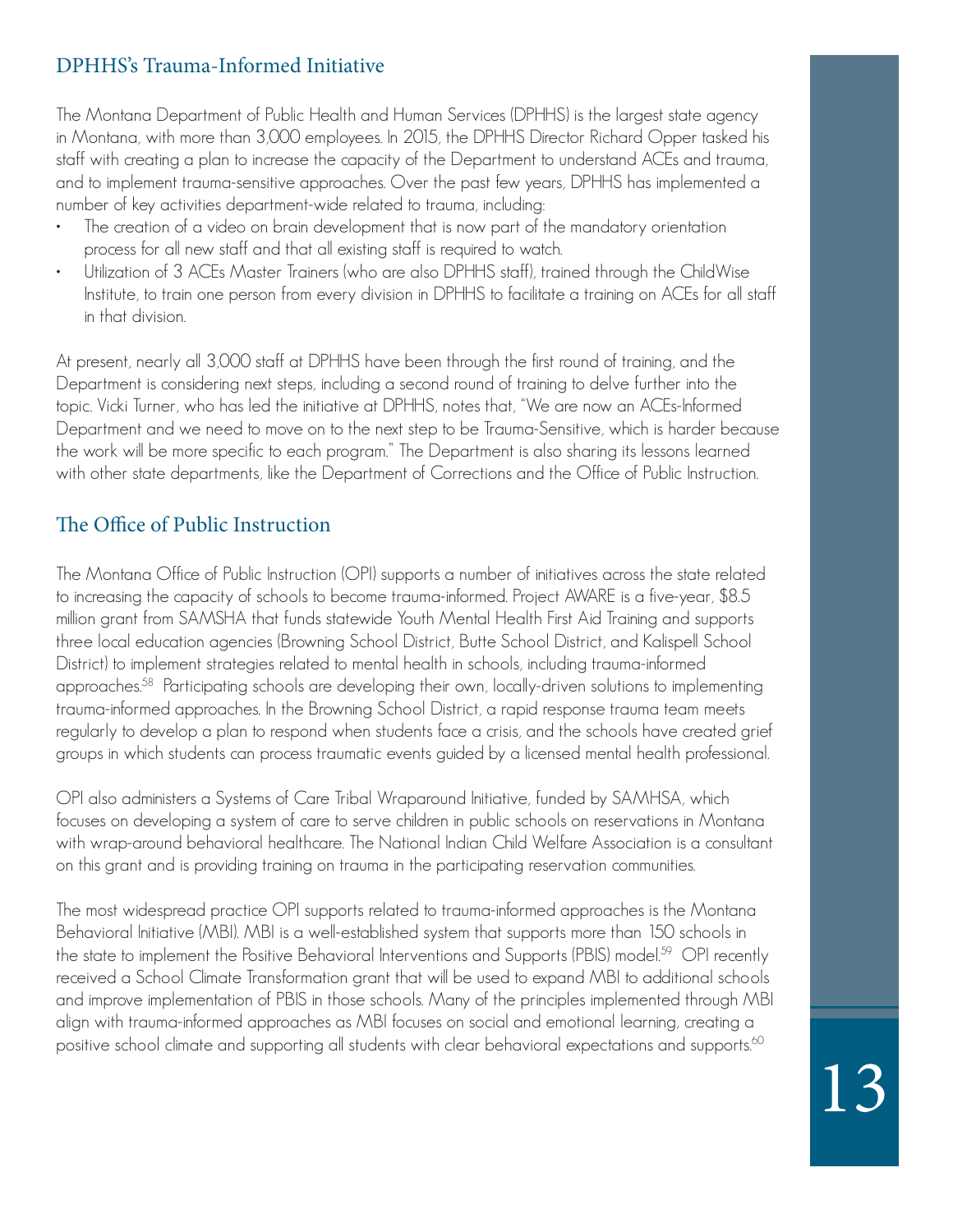### COMMUNITY-LEVEL INITIATIVES IN MONTANA

### Healthy by Design DE-STRESS project in Billings

In 2014, key community partners of the Healthy By Design Coalition (sponsored by Billings Clinic, RiverStone Health, and St. Vincent Healthcare) secured a three-year grant from the federal Office of the Assistant Secretary for Health (OASH) for a project called DE-STRESS (Development of Systems for Trauma-response Education and Supportive Solutions). The project is designed to transform Billings into a trauma-informed community through a collaborative cross-sector process implemented with health and human services organizations in Billings.

Grant objectives examine trauma-informed approaches across a continuum of care, and several organizations have participated on multiple levels of the project.

- Raising Awareness: Presentations were created corroboratively and are being provided by the Billings-based Center for Children and Families to staff within service organizations and the public. These are intended to educate the community on trauma and what it means to be trauma-informed.
- Training: Once staff within an organization is aware, trauma-informed training is offered, targeting specific professions. For example, skills for educators, health care providers, and social service workers include key areas such as motivational interviewing, de-escalation, mindfulness, and emotional regulation.
- Organizational Assessment: A toolkit was developed for organizations to examine SAMHSA's domains for trauma-informed approaches. Over a 6-plus-month process, an assigned integration team surveys clients and staff, and completes an environmental scan that includes a detailed look at organizational policy and procedures. By identifying current strengths and gaps in the operations of their agency, a plan can be created to begin implementation of changes that will allow them to be more trauma-responsive.
- Home Visiting: To allow for better coordinated home visiting across the community, DE-STRESS partners established a universal referral system to ensure that as many newborn children and parents receive a timely visit, structured to educate and inform parents in chosen areas with the goal of preventing or addressing trauma in the home.
- Building Infrastructure: To address the need for serving those who have experienced trauma, DE-STRESS partners have collaborated to build mental health resource capacity. Partner activities include: entering and updating community resources in the Montana211 electronic database, $61$ establishing free mental health counseling services utilizing local Walla Walla University Master of Social Work students, providing supervision hours for practitioners seeking licenses, and offering ongoing, 6-week classes teaching mindfulness for stress reduction.

Nathan Stahley, the Healthy by Design Grant Manager for the DE-STRESS project, notes that the project has been very successful in raising awareness about trauma, and what it means to be a traumainformed organization. While some have applied the principles of trauma-informed care within their organizations, he recognizes the challenge in creating real change to systems and culture. He notes, "It can be difficult to find organizations that have the vision, the committed time, and the resources to begin making key changes in how they operate. Going beyond merely creating awareness, and instead implementing new systems of care in a community, is a distinct challenge that will take time and commitment. With the DE-STRESS project we have made great strides, and we need to find ways to continue this good work and to recruit more organizations and agencies into this journey."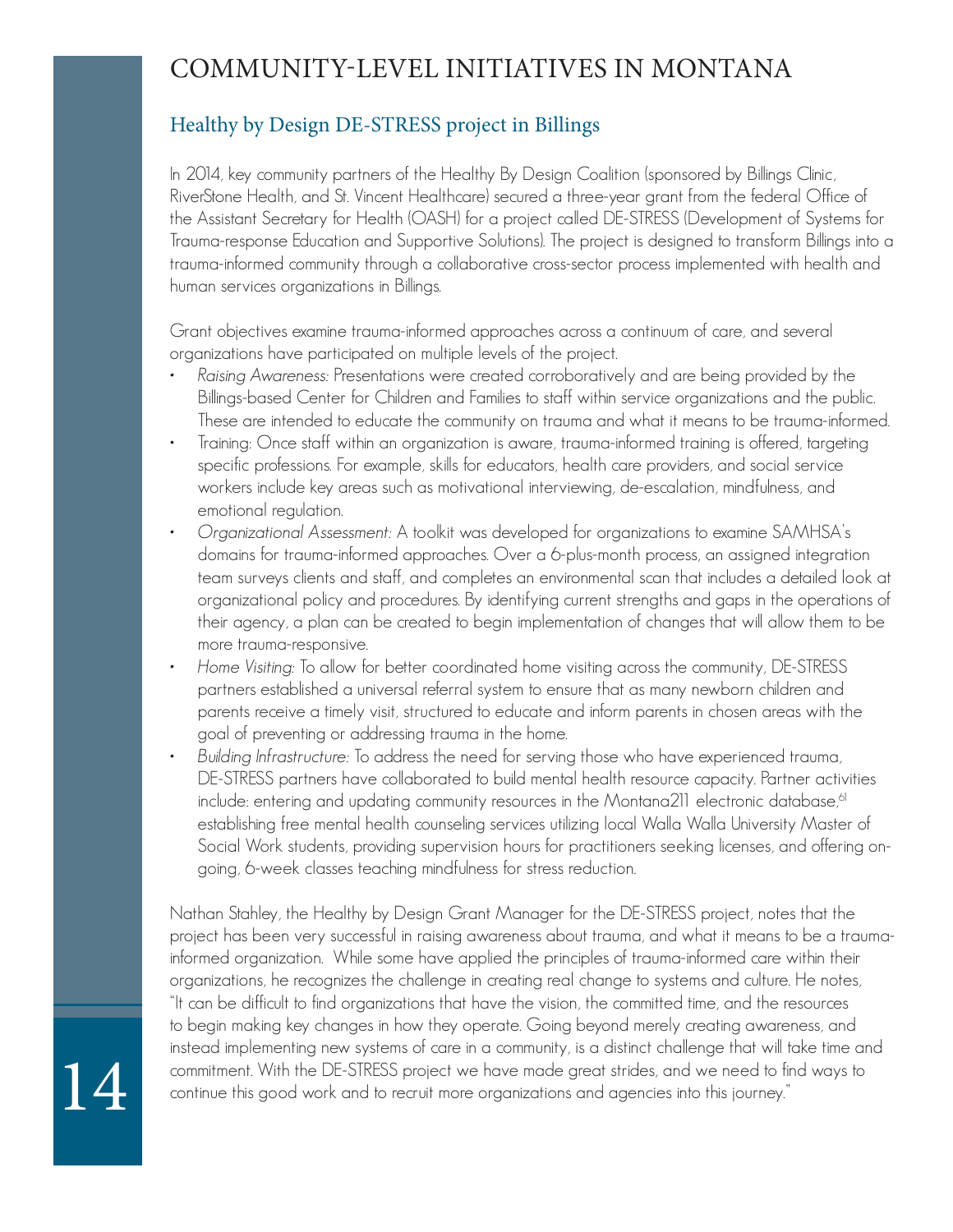### SAFE-TI Grant, Project LAUNCH, and resiliency work in Bozeman

The Bozeman community has a number of concurrent grant projects and initiatives occurring that support trauma-informed and resiliency approaches community-wide. The Bozeman Public School District has a three-year, \$3.3 million grant from the federal National Institute of Justice called School and Family Engagement-Trauma Informed (SAFE-TI).<sup>62</sup> To implement the grant, the Bozeman Public Schools have partnered with the University of Montana to integrate trauma-informed approaches into the MBI/PBIS three-tiered model of behavioral supports that is already in place in Bozeman Public Schools. The SAFE-TI Grant multi-tiered supports include:

- Tier I: A three-hour trauma-informed PBIS training for all teachers, along with training and support for all students on the ARC model (Attachment, Self-Regulation, and Competency).<sup>63</sup>
- Tier 2: A range of targeted classroom-level and group interventions for students who have experienced trauma, including Cognitive Behavioral Interventions for Trauma in Schools (C-BITS),64 Bounce Back,<sup>65</sup> Students Trauma and Resiliency (STAR),<sup>66</sup> and Support for Students Exposed to Trauma in Schools (SET).<sup>67</sup>
- Tier 3: One-on-one or small group trauma-informed interventions for children in need of more intensive services through the Comprehensive School and Community Treatment (CSCT) teams already in place in most Montana schools. Through the SAFE-TI grant, Bozeman schools will be able to collaborate with CSCT to provide trauma-informed care to all students in need of the more intensive Tier 3 support.

The three-year grant is research-based, with the University of Montana/Institute of Educational Research and Service (IERS) providing training, research, and evaluation support. The project intends to measure attendance, educational achievement, and behavioral improvements at the individual and school levels.

In addition to the SAFE-TI grant, a number of agencies in Bozeman are working on a multi-year grant from SAMHSA called Project LAUNCH, which, among other things, addresses trauma-informed approaches, particularly in early education, home visiting, and childcare settings. Project LAUNCH targets children aged 0 to 8 and their families for 1) universal screening for social-emotional and developmental skills; 2) integration of behavioral health into primary care settings; 3) mental health consultation in early care and education; 4) enhanced home visiting, with increased focus on social-emotional well-being; and 5) family strengthening and parent skills training. All partners involved with LAUNCH are invested in providing evidence-based practices that promote social-emotional wellness, prevent mental illness, increase competence among child-serving professionals, and increase supports available to parents. While Project LAUNCH is not specifically aimed at evaluating trauma-informed approaches, all partners are invested in utilizing trauma-informed approaches within their service delivery. Grant funding has been used for community-wide awareness-raising activities, including film screenings and a local resilience conference, in addition to workforce development trainings on ACEs, ARC, and resiliency.

Apart from these two grants, numerous other community partners and nonprofits in Bozeman have begun to recognize the importance of trauma-informed approaches and resiliency. The Greater Gallatin United Way (GGUW) is working with partners to re-frame its focus to include trauma and resiliency within a collective impact model. In May 2016, GGUW worked with partners to host a resiliency conference for the community and has supporting trainings on trauma and resilience throughout Gallatin County, as well as sponsoring showings of the movie Paper Tigers.<sup>68</sup> GGUW Executive Director Danica Jamison has also led her organization in integrating trauma-informed and resiliency practices into their own operations for staff, sponsoring a workplace wellness initiative grounded in mindfulness practices, and supporting the use of trauma-informed approaches in their Kids Link after-school programs. Clearly, there is a groundswell of support for trauma-informed approaches with a resiliency lens in the city of Bozeman.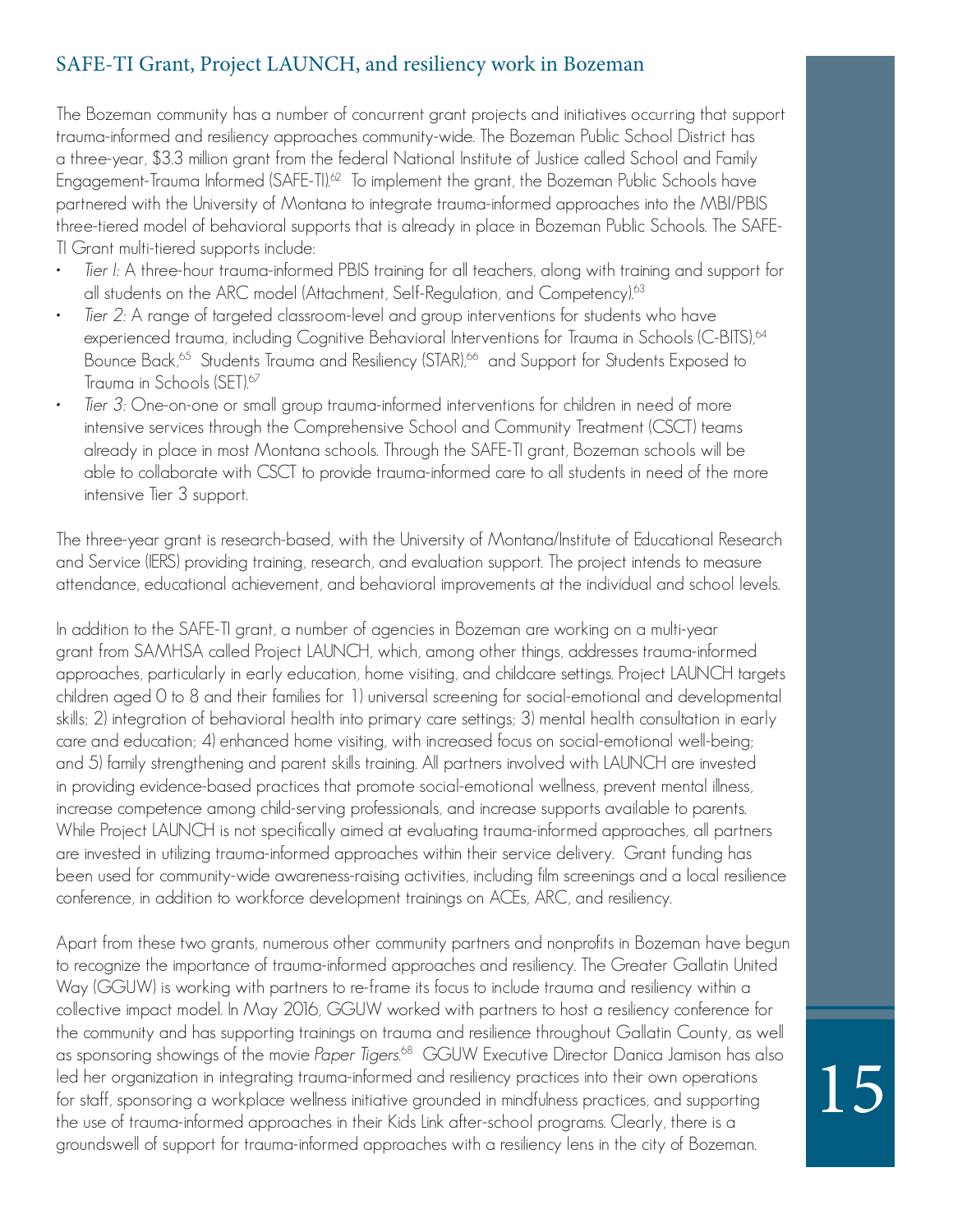### COMMUNITY-LEVEL INITIATIVES CONTINUED

### Center for Restorative Youth Justice in Kalispell

The Center for Restorative Youth Justice (CRY-J)<sup>69</sup> is a nonprofit based in Kalispell that has been working with schools in Flathead County to transform their disciplinary practices to keep students who have experienced trauma and have behavioral concerns in school, instead of expelling them. The goal of the project is to help schools build their capacity to process discipline through the school systems, instead of shifting students with behavioral problems into the justice system. CRY-J has a dedicated staff person

who works with schools in the Kalispell area to help them learn to better process disciplinary problems inside the school system, instead of referring students to the justice system or suspending them. They work collaboratively to help schools develop and implement alternatives to school suspension and reduce the use of exclusionary discipline practices. If students with disciplinary problems require a referral outside of the school for behavioral concerns, CRY-J operates a direct diversion program that allows schools to refer students to their program instead of the juvenile justice system. CRY-J staff works with these students to create an alternative accountability plan, outlining the steps they can take allow to improve their behavior and eventually return to school. Students operating under an alternative accountability plan receive mentor-based support from CRY-J staff who advocate for the student and support them as they work to complete their plan.

"For us, the shift to traumainformed approaches is ultimately about keeping kids out of the justice system and providing restorative supports for them to be connected in their communities." -Shareen Springer, Center for Restorative Youth Justice, Kalispell, MT

Shareen Springer, the executive director of CRY-J, explains their work this way: "For us, the shift to trauma-informed approaches is ultimately about keeping kids out of the justice system and providing restorative supports for them to be connected in their communities. Academic success is the biggest priority for us in terms of reducing justice system involvement, and kids cannot succeed unless they are allowed to stay in school instead of being suspended." CRY-J recently received funding to participate in the School Justice Certificate Program through Georgetown University, $\infty$  where Kalispell schools will receive technical assistance to create standardized disciplinary practices that are trauma-informed and restorative in nature. The goal of the School Justice Certificate Program is to "promote an ongoing engagement in school among youth at risk, re-engage students who have been disconnected, and improve academic outcomes for all."71 CRY-J is also developing after-school youth programming with a restorative, trauma-informed lens for students in the Kalispell schools.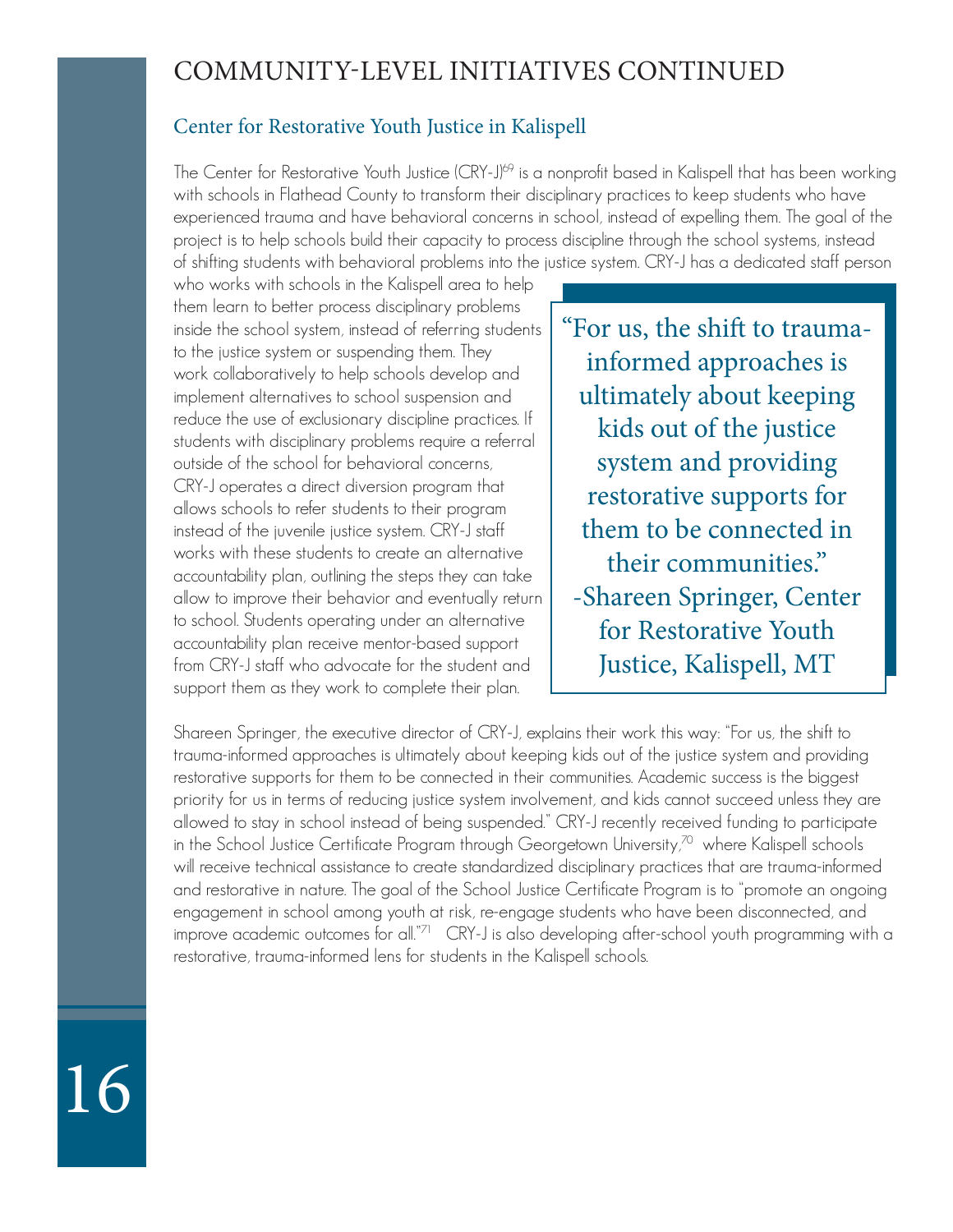### Alliance for Youth's Trauma-Informed Community Initiative in Great Falls

The Alliance for Youth, Inc. is a nonprofit organization in Great Falls whose mission is to "create social change to advance healthy youth development in our communities through collaborative approaches to prevention, intervention and treatment."72 Through a grant from the Office of National Drug Control Policy and SAMHSA, as well as with funding from the United Way of Cascade County, the Alliance for Youth, Inc. has sponsored a Trauma-Informed Community Initiative since 2015. Through this Initiative, the Alliance for Youth, Inc. has partnered with the University of Montana to provide consultation and capacity-building to local organizations who wish to become more trauma-informed. Organizations that agree to participate receive consultation from the National Native Children's Trauma Center and the Alliance for Youth, Inc. to:

- Complete a trauma-informed approach assessment/appraisal, assessing both organizational and operational aspects of the agency.
- Review the assessment findings and develop a short-term action plan to improve implementation of trauma-informed approaches.
- Implement the highest priority strategy within the action plan through technical assistance and/ or training from a consultant. Organizations also participate in six months of follow-up, coaching, and support for after-action plan implementation to sustain organizational and/or operational improvements to trauma-informed methodology.

To date, ten community organizations and a cadre of private practitioners have participated in this project, including organizations in the Great Falls School District, as well as behavioral health, early childhood, public health, and primary care entities. Janet Thayer, the Executive Director of the Alliance for Youth, Inc. describes the success of the project this way: "This project bridges the research-to-practice gap, and transforms not only how people do their jobs, but how they live their lives! The project imparts eye-opening knowledge and appreciation of early childhood trauma and its far-reaching consequences, and builds skills to effectively prevent and respond to trauma personally, professionally, and at systems and community levels. Real change has been accomplished here that produces real improvements in peoples' lives."

As part of the Trauma-informed Community Initiative Project, the Alliance for Youth, Inc., in partnership with the University of Montana's National Native Children's Trauma Center, has also focused on developing a trauma-informed approaches organizational and operational assessment tool. The partners have worked to develop a cross-disciplinary, trauma-informed assessment instrument that encompasses SAMHSA's six principles of trauma-informed practice, and ten implementation domains. The 42-question tool, which uses a Lickert scale, is being piloted with the sites in Great Falls who agree to participate in the Traumainformed Community Initiative. No instrument of this kind is available nationally, and the Alliance for Youth, Inc. and the University of Montana hope to validate the instrument within the next 12 to 24 months.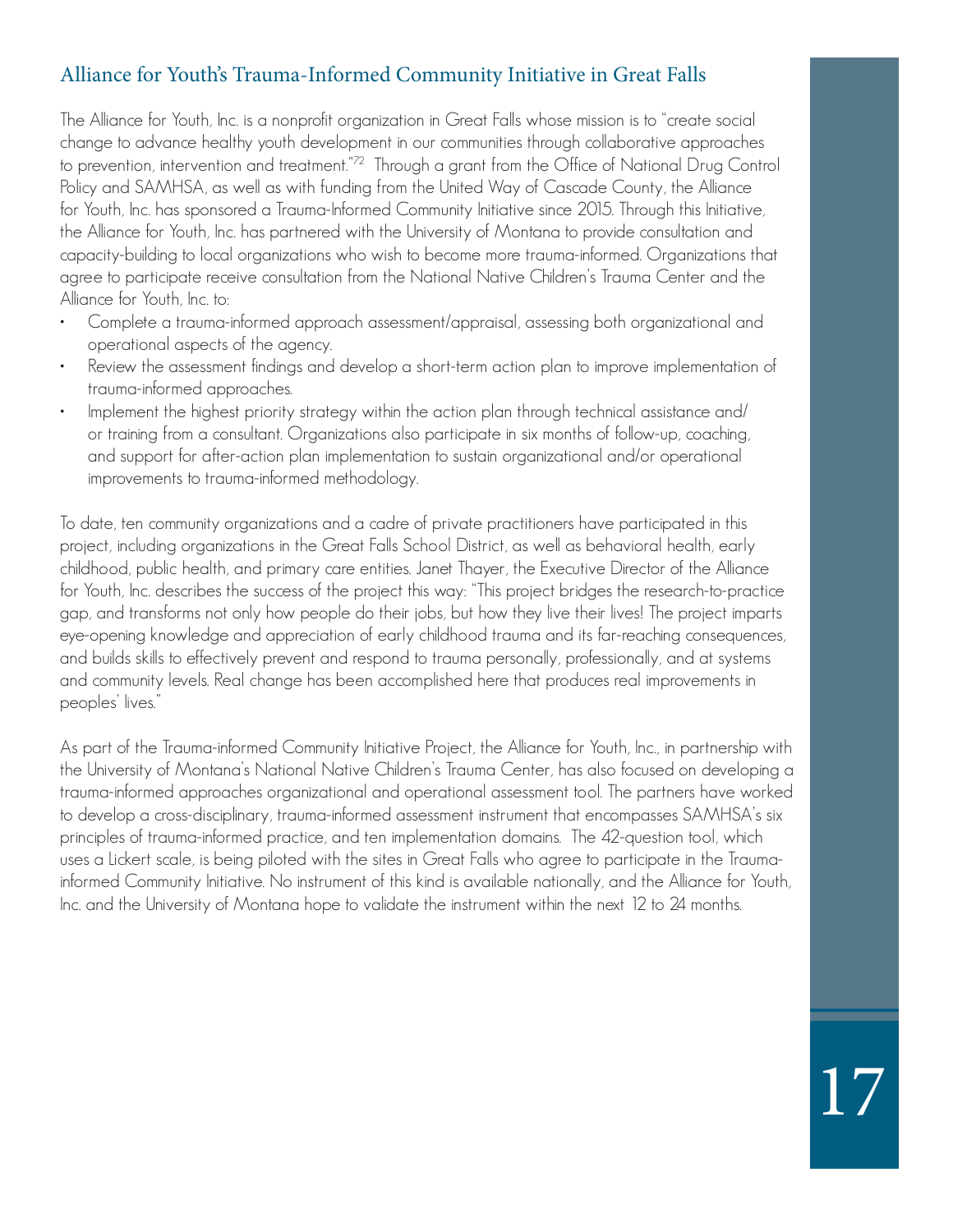### ORGANIZATIONAL-LEVEL INITIATIVES IN MONTANA

In addition to the broader national, state, and community-level initiatives, there are innumerable local organizational projects occurring across the state of Montana that focus on trauma-informed approaches. These initiatives are often led by transformational leaders who hear an ACEs presentation, begin to understand the implications of trauma on the work of their organization, and go above and beyond to transform the practice of their organization accordingly. Examples of leaders of organizational-level initiatives who were interviewed for this project include:

- Chris Bates, the nursing director at Shodair Children's Hospital in Helena, who has been instrumental in championing the adoption of the Sanctuary Model at her facility. Shodair is the first hospital in the Northwest United States to fully implement this model. In 2016, all staff at Shodair, from housekeeping to the hospital board, receives training on the Sanctuary Model, and ten staff members are studying to become trainers to provide ongoing instruction to all staff as the entire organization seeks to become a trauma-informed institution.
- Sue Chvilicek, the Chief Juvenile Probation Officer in Park County, who has worked with the three staff members in her rural juvenile probation office to transform the way they work with at-risk families into a relationship-based, trauma-informed model.
- Dr. Pearl Yellowman, the adolescent counselor/specialist in the Behavioral Health Department for the Confederated Salish and Kootenai Tribes, who incorporates her knowledge of historical and intergenerational trauma into her work with youth, and has sought to change the practices of the entire tribal health unit into a more trauma-informed, culturally adapted approach.
- Dr. Vicky Howard, the coordinator of the special education program at the University of Montana Western, who is working to implement a curriculum to train the next generation of Montana teachers to utilize trauma-informed approaches in their classrooms.
- Jenny Rammel, a special education teacher in the Clinton Schools, who has persuaded her administration to adopt the trauma-related curriculum "Zones of Regulation"73 schoolwide, and who works directly with students who have behavioral problems to develop skills for emotional regulation.

This list of innovative, locally-grown trauma-informed initiatives is in no way comprehensive, but only begins to scratch the surface of many local initiatives related to trauma-informed practice in Montana. As Chris Blodgett of the Washington State University notes, the idea of trauma-informed approaches is truly a groundswell event across the country, with many federal agencies providing new sources of funding, and state and local groups learning about this practice and finding innovative and locally tailored ways to embed the principles of trauma-informed systems in their organizations and communities.

"The trauma-informed approach is a truly groundswell event across the country." -Dr. Chris Blodgett, Washington State University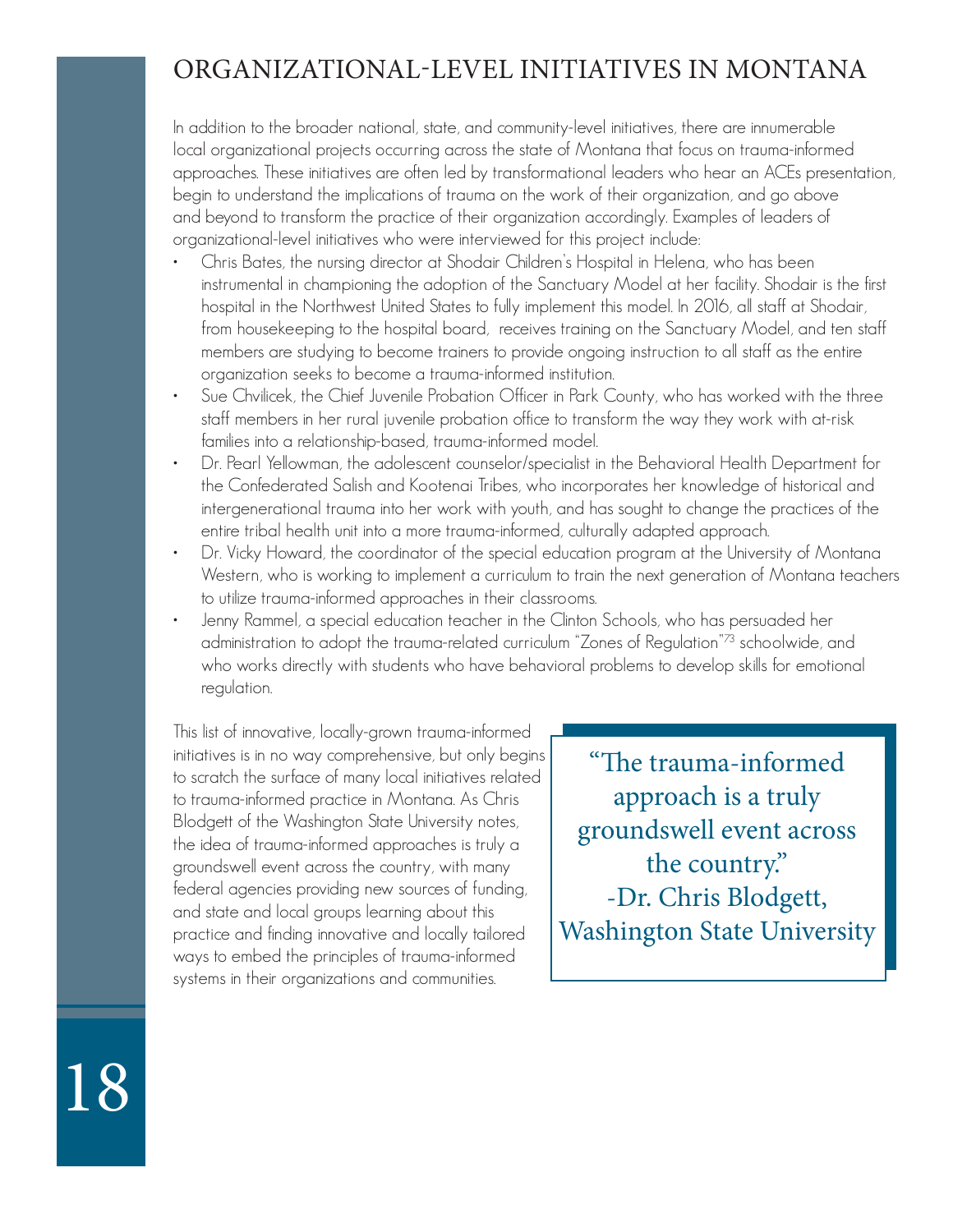## Trauma-Informed Approaches in Montana Schools

To better understand the use of trauma-informed approaches in Montana schools, an electronic survey tool was developed in partnership with the Office of Public Instruction. In October 2016, the traumainformed Approaches in Montana Schools Survey was sent to the building administrators of all public schools in the state. Below is a summary of the findings from the survey. Note that the survey data is not weighted and is not representative of all schools in Montana. Also, there may well be a response bias in these findings toward schools who are interested in and/or implementing trauma-informed approaches, just as the schools that are already engaged in trauma-informed approaches may be more likely to respond to a survey on the topic.

In all, a total of 98 schools responded, out of the 848 schools that received the survey, representing 11.6% of all schools in Montana. The majority of the responses came from K-8, K-12, or high schools, and 92% of the surveys were completed by school administrators or counselors. The majority of responding schools indicate that they participate in MBI and/or Graduation Matters. Results indicate that many schools are at the beginning stages of implementing trauma-informed approaches, but that the majority do not have key practices fully in place.

### Other **Elementary school** Teacher 6% 19% 1% K-8 or K-12 Middle School 38% Administrator 4% 41% Counselor 52% **High School** 39%

More than three quarters of the responses came from K-8, K-12, or high schools. Ninety-three percent of the respondents were school building administrators or counselors.

### Figure 1. School Type Figure 2. Respondent Role in Schools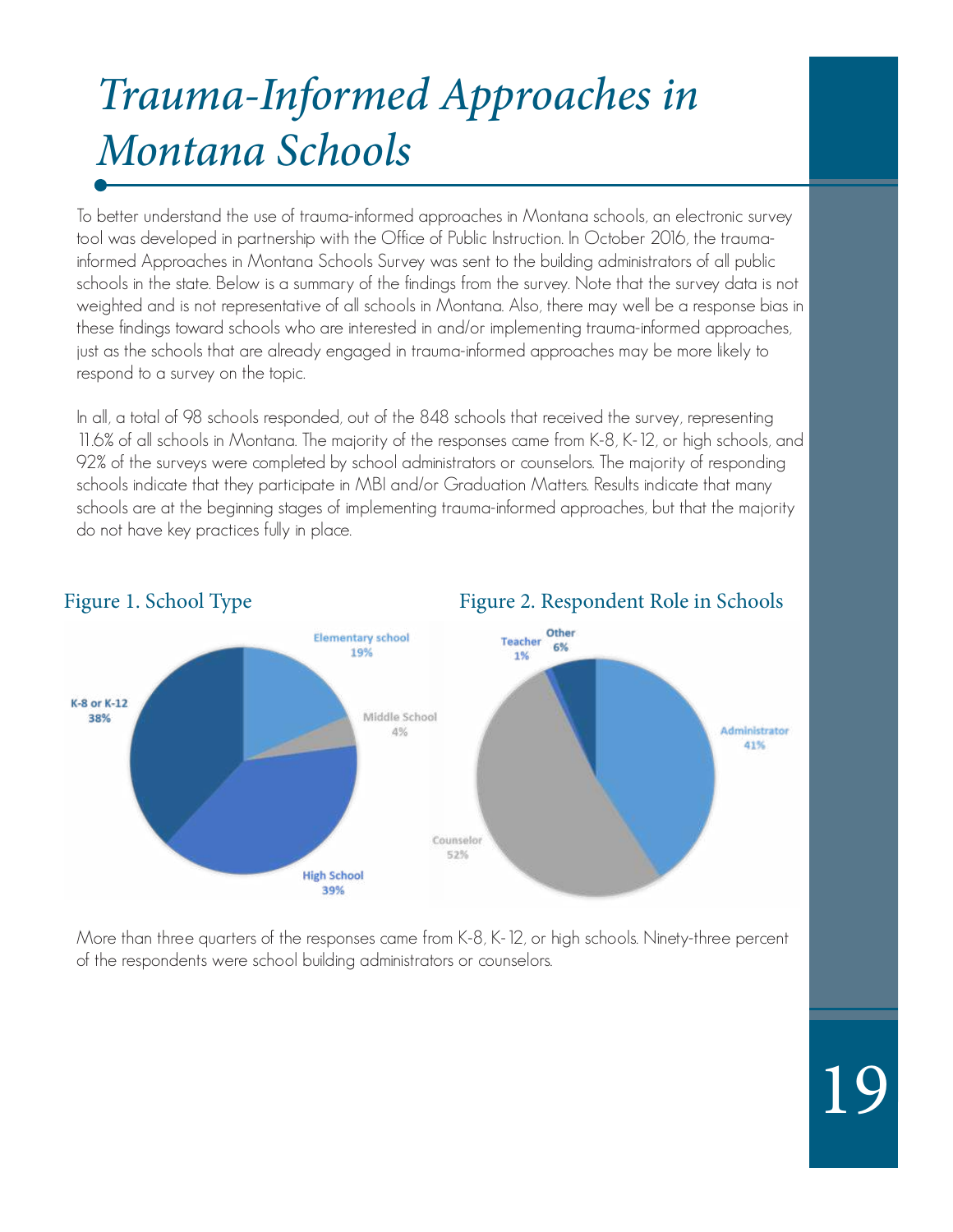

Respondents included public schools on American Indian reservations, as well as representatives from all four class sizes in Montana.



20

### Figure 4. School Respondent Participation in MBI and Graduation Matters

More than two thirds of the responding schools indicated that they participate in MBI, and more than half participate in Graduation Matters.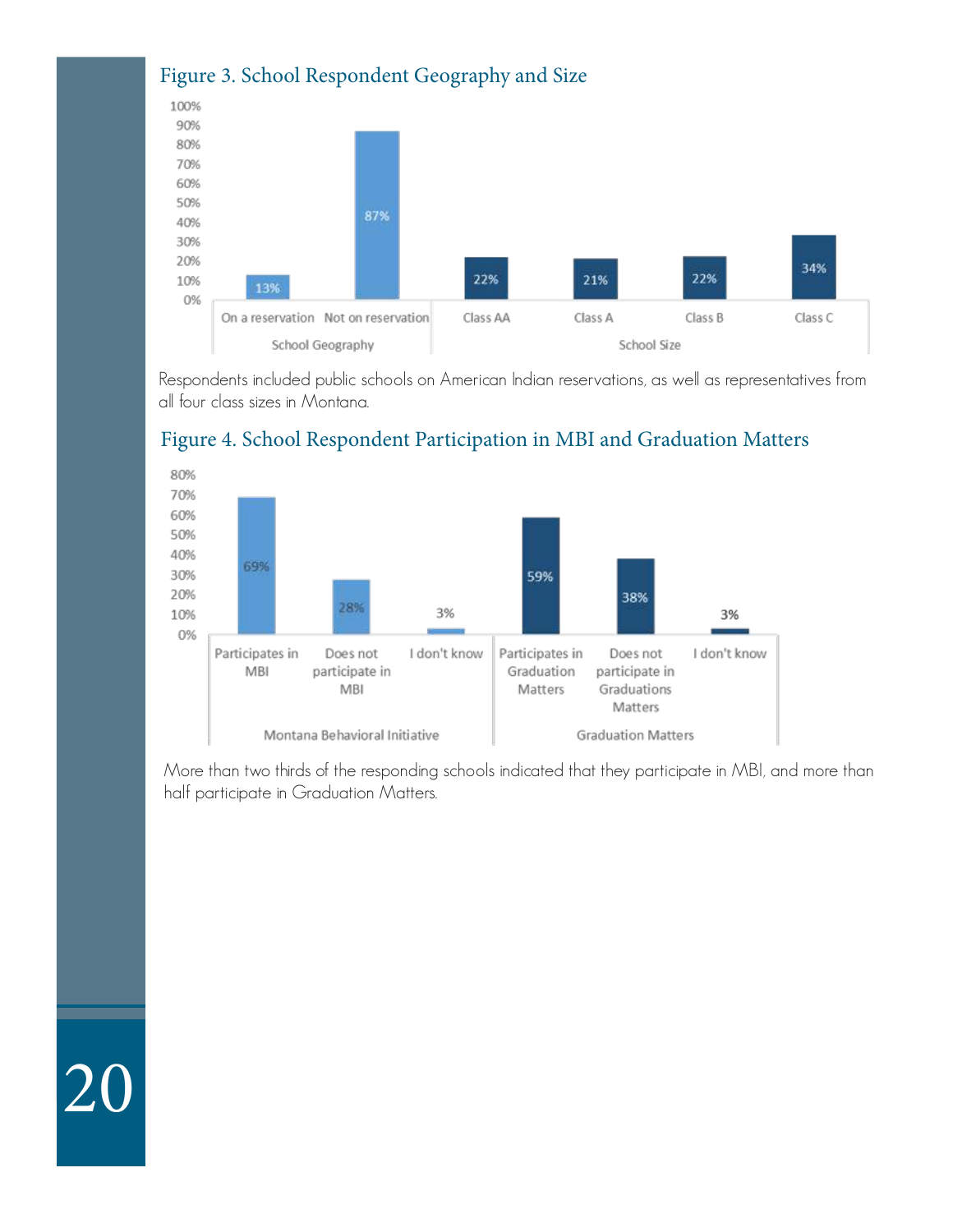### USE OF TRAUMA INFORMED APPROACHES



### Figure 5. ACEs Training Figure 6. Trauma-Informed Training



Not at all in place Partially in place Mostly in place Fully in place I don't kno

More than one third of schools report that ACEs and trauma-informed training are not at all in place, while another 14% report that ACEs trainings are fully in place, compared to only 7% of schools that report that trauma-informed approach trainings are fully in place for staff.

Percent

### Figure 6. Discipline Policies Figure 7. Crisis Intervention



Staff are trained to utilize skills to prevent and address students in crisis and avoid creating further trauma in their response



More than one third of schools report that they have discipline policies partially in place that are trauma-informed. Only 9% report that these policies are fully in place, and 25% report that they are not at all in place. Seventy percent of schools report that they are not or are only partially training staff to address students in crisis and prevent re-traumatization.

Percent

### Figure 8. Leadership Support



Approximately two in five Montana schools report that their school leadership actively or mostly supports the use of traumainformed approaches. However, 48% report that their leadership support is only partially supportive or not supportive at all.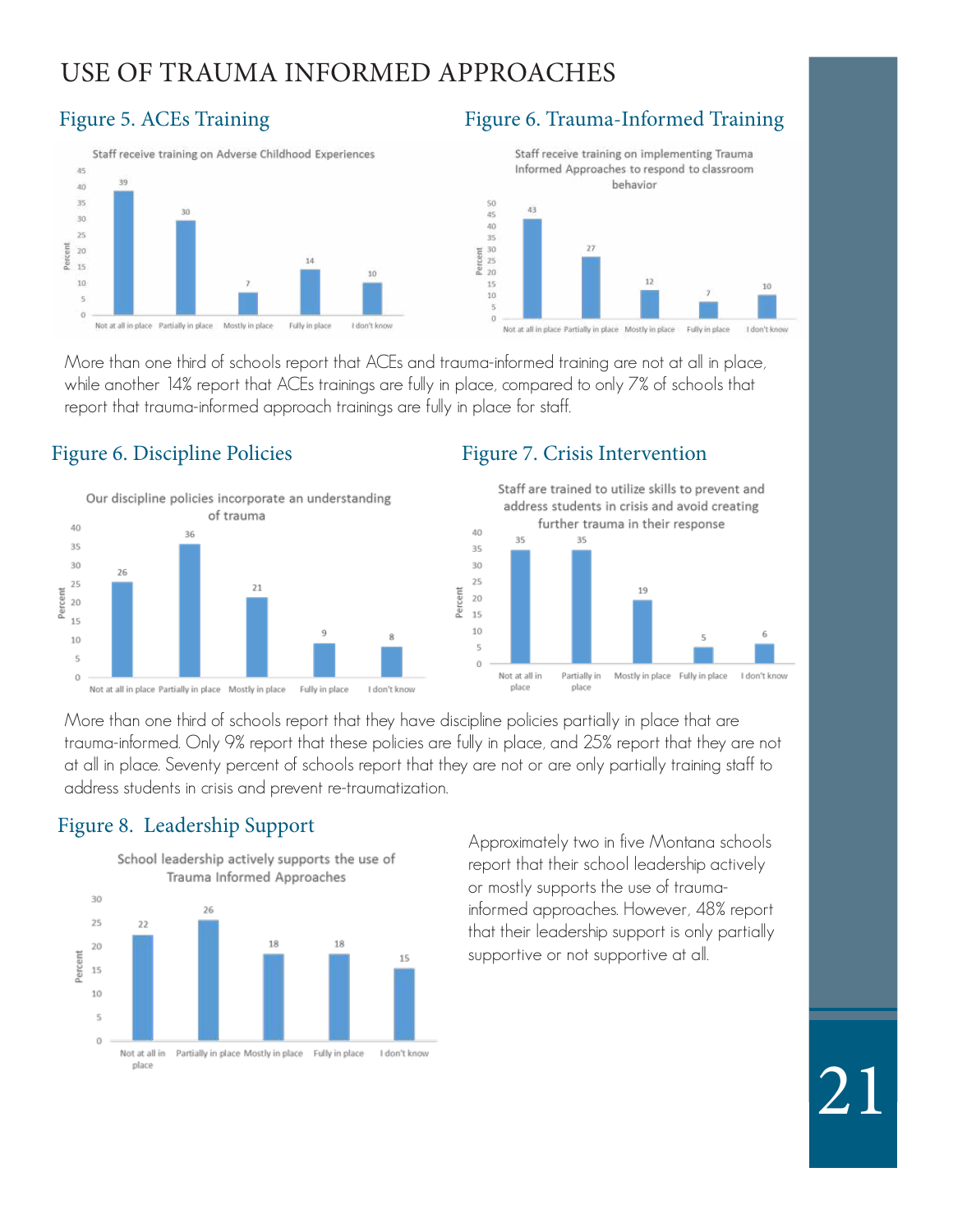### COMPARISON BY SCHOOL TYPE

To compare different school types, we analyzed the average scores for schools in various groups, with a score of 1=Not at all in place, 2=Partially in place, 3=Mostly in Place, and 4=Fully in place. Answers of "I don't know" were excluded for the comparative analysis. The average, overall score for all schools fell between 1.8 (less than Partially in place) for training on trauma-informed approaches and 2.4 (between Partially and Mostly in place) for leadership support.



In the area of training, reservation schools, larger schools (Class AA and A), and schools implementing MBI and Graduation Matters report higher than average implementation scores compared to other schools in the state.



### Figure 11. Discipline Policies Comparison Figure 12. Crisis Intervention Comparison



Differences in average implementation scores are not as pronounced for discipline policies and training in-crisis response, though larger schools do report higher rates of crisis response training compared to smaller schools.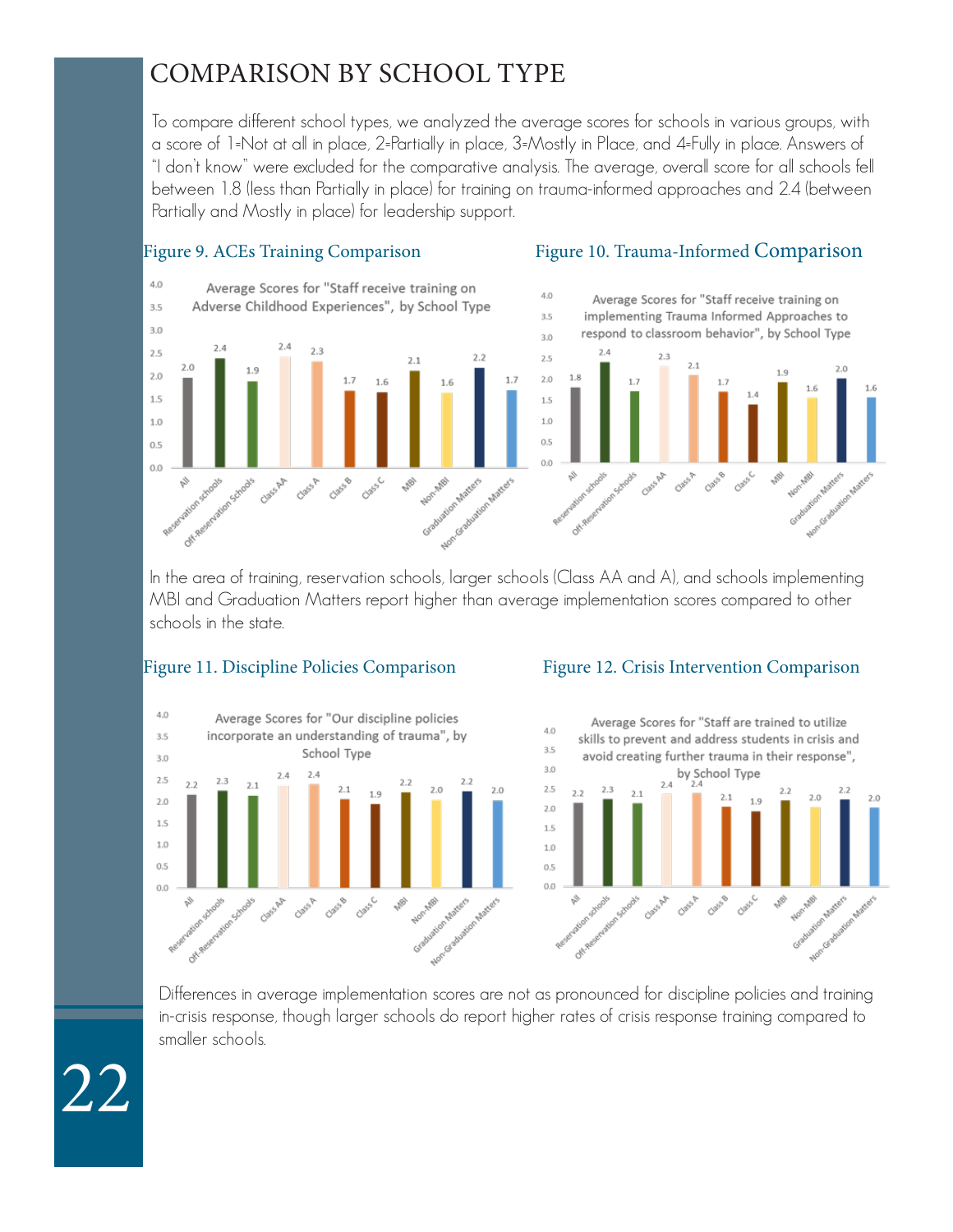### Figure 13. Leadership Support Comparison



The biggest difference between school types was in the area of leadership support, with larger schools and schools implementing MBI and Graduation Matters reporting much higher rates of active leadership support than smaller, non-MBI and non-Graduation Matters schools.

### SUMMARY OF FINDINGS

In this non-representative, small sample of Montana schools, the majority of respondents indicated that key, introductory steps toward trauma-informed practice, such as ACEs and trauma training, crisis intervention training, policy development, and leadership support are either not in place, are only partially in place, or that the respondent is unaware of their uses in their school. Compared to the average score for all schools, larger Class AA and A schools, schools

In many Montana schools, key introductory steps toward adopting a traumainformed approach are not in place.

23

on reservations, and schools implementing MBI and Graduation Matters, indicated higher average levels of trauma-informed approaches implementation and training.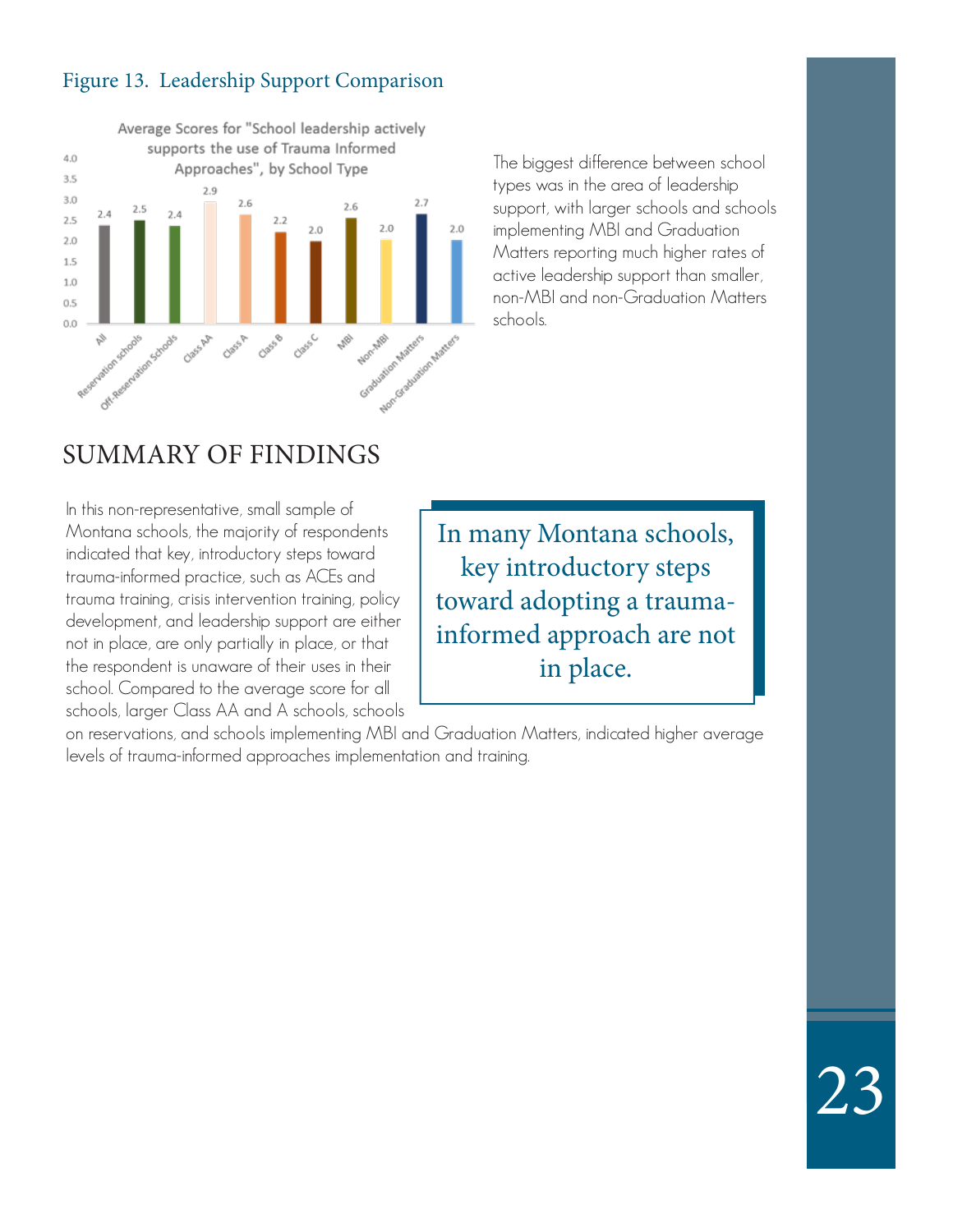## Benefits of Trauma-Informed Approaches

Both state and national stakeholders implementing trauma-informed approaches report many benefits. Those leaders already implementing the practices in Montana note that understanding ACEs and trauma provides a common language and framework to understand behavioral problems encountered in education, healthcare, and human services, and helps shift the organizational paradigm toward compassion and empathy. Jenny Rammel notes that "using the trauma-informed Approach gets everyone on the same page. Everyone needs a basic understanding that the trauma these children go through is real. It affects them socially, emotionally, and physically…it's so important for a teacher to know that when I have a student [who] has experienced trauma and they are having a meltdown, they are not trying to ruin anyone's day -- they are simply acting out of their trauma, and we can respond with compassion." Matt Furlong, a therapeutic adoptive foster parent who advises DPHHS on a number of advisory councils, notes, "Trauma-informed is basically a way to have common language. The trauma-informed approach is one of gentleness, not punishment. Trauma-informed says, 'Let's be compassionate and sensitive, and have a restorative approach instead of acting out of fear.'"

Leaders in organizations who use trauma-informed practices note that this framework is increasingly needed in educational and healthcare settings. Several interviewees noted that behavioral health concerns are becoming more and more prominent in classrooms, and teachers are not trained to know how to respond. Adopting a trauma lens helps these teachers both understand what might be happening and to respond appropriately. Vicki Howard noted that "veteran teachers will tell you: 'My job has changed so much in the last 20 years. The number of children with social and emotional issues has increased greatly.'" Shareen Springer put it this way: "Years ago we used to say, 'Five percent of students in schools have behavioral problems.' You could kind of ignore it. But now it is bigger. There are more kids in classrooms [who] are trauma-impacted and [who] need adult support and interventions, and we can't ignore it anymore." Dr. Howard notes that teachers are starting to understand that many of the behavioral issues they see in class are related to trauma, and they welcome training on skills to respond and help students so that they can successfully learn and not disrupt the classroom.

Not only are trauma-informed approaches helpful to provide staff with a common language and framework for response; interviewees for this project also report that trauma-informed approaches are more effective than other approaches in helping organizations respond to behavioral concerns in a way that is both compassionate and restorative. Shareen Springer notes that the restorative justice program in Kalispell that diverts youth away from the traditional juvenile justice system has produced a recidivism rate (of youth re-entering the juvenile justice system) far lower than those seen in the traditional juvenile justice systems at the state and national levels. Early data gathered for the SAFE-TI grant in Bozeman shows improvements for staff and students within the trauma-informed approach. Laura St. John, the SAFE-TI grant manager, notes, "Seventy percent of students receiving our classroom trainings thus far report an improvement on the impact of trauma and, anecdotally, teachers are reporting improvements in their skills and stress levels." The SAFE-TI grant is just beginning to collect and analyze a range of outcome data and will continue to do so for the life of the grant. Shodair Children's Hospital is also embarking on a formal evaluation as they implement the Sanctuary Model, tracking the use of restraints and seclusions, staff retention and turnover, perceptions of safety among staff, employee morale, employee and patient injuries, and family satisfaction. The results of these and other, more formal evaluations of trauma-informed approaches in the state should help guide discussions about the impact of these models and the best ways to target funding toward effective practices in the future.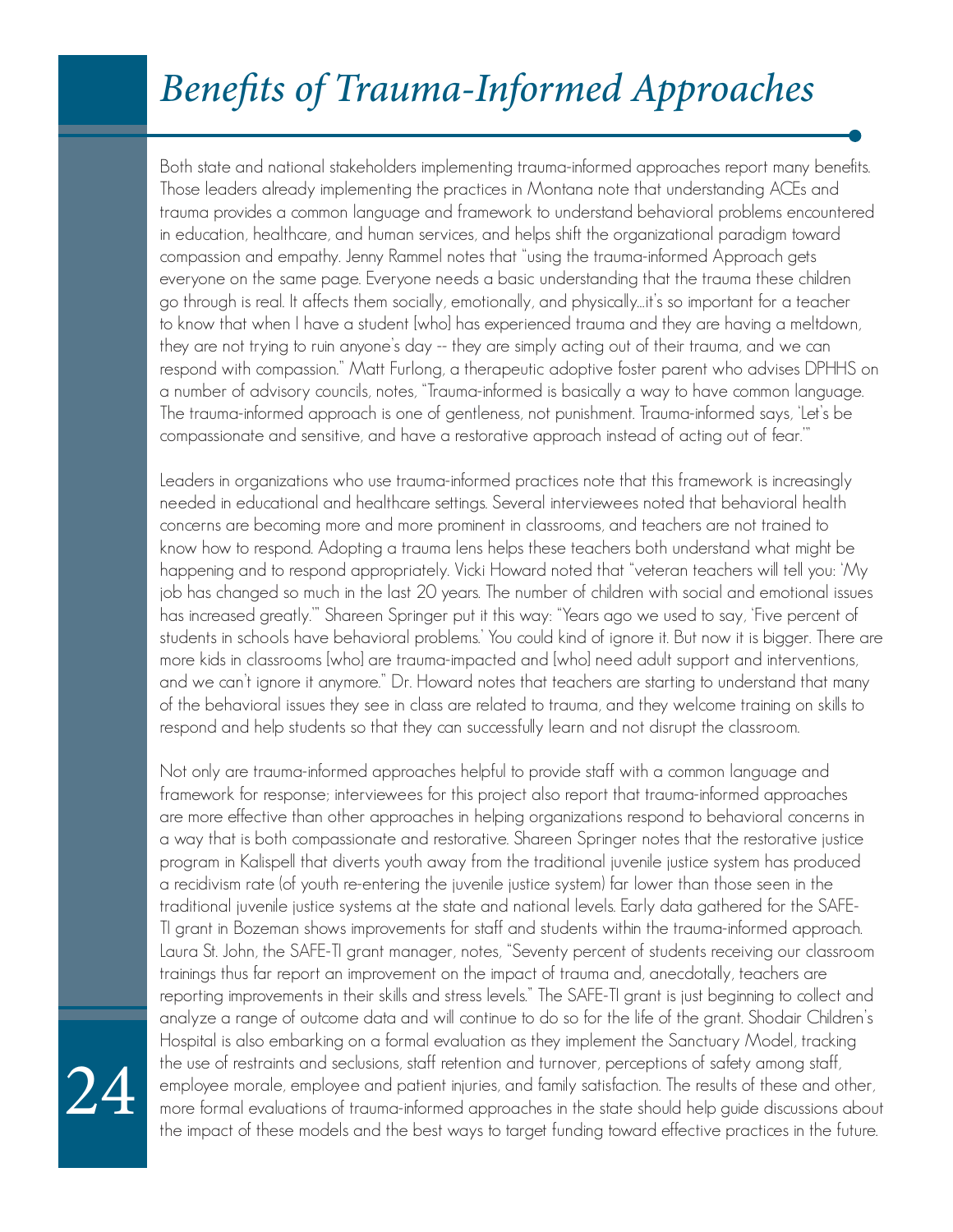## Barriers to Implementation

Despite the many benefits of trauma-informed approaches, organizations that wish to become more trauma-informed face a number of barriers.

Many interviewees noted that their organization has received training on ACEs or trauma, but that moving beyond simply being informed about these topics to embedding trauma-informed approaches in their organization is difficult, costly, and time-consuming. Multiple interviewees underscored the need for more advanced training, consultation, and technical assistance to move organizations into the adoption and implementation phase of this work. Ellie Martin, in collaboration with local school districts through oversight of CSCT programs within Gallatin Mental Health Center, states, "We need opportunities for specific, advanced training beyond the ACEs training. Public health agencies, including schools and mental health agencies, need training specifically related to trauma-informed interventions to answer the question, 'How do you intervene?'" Stephanie Iron Shooter, who works with schools on reservations to adopt trauma-informed approaches, explains, "The biggest barrier to schools adopting traumainformed approaches is the follow-up. You can develop a nice book or curriculum but it sits on the shelf. I don't want to do that anymore. We need a person in each community to coordinate efforts."

One barrier to realizing organizational change beyond simple trainings is leadership buy-in. Ellie Martin describes the challenge this way: "For anything to happen in a school environment, the superintendent needs to have the vision or at least support the vision of others. Then principals have the get on board and encourage their staff. Then staff need consultation and support to help them know why it would be useful to adapt their approach. I think the teachers are really strapped to be able to do all the things that are currently expected of them." Many interviewees noted that one or two staff of an organization can be very enthusiastic about trauma-informed practice, but if the leadership of an organization isn't engaged and committed, the organization will never truly transform its way of doing business.

Leadership buy-in is also essential because the cost and organizational time commitment required to truly embed trauma-informed approaches into organizations is substantial. Both the CLEAR model for Trauma-informed Schools and the Sanctuary Model currently being adopted by Shodair Children's Hospital require a three-year, organization-wide commitment, along with an investment of tens of thousands of dollars. Even when consultation and support is free or comes with a monetary award, finding organizations that exhibit readiness to implement trauma-informed approaches can be a challenge. As noted above, the DE-STRESS Grant in Billings has had difficulty getting organizations to sustain trauma-informed approaches even in projects where consultation is provided to assess the organization's current practices and develop an action plan to become more trauma-informed.

This barrier to continuing trauma-informed work long-term exists despite the fact that the initial consultation service is free of charge and organizations that complete the project can receive \$5,000. As organizational readiness and capacity to continue to implement these practices is a challenge in Montana's largest community, then it is easy to imagine the barriers that this type of work will face in much smaller, frontier communities with lower-capacity organizations.

Leadership buy-in is essential because adopting the trauma-informed approach requires organization-level change.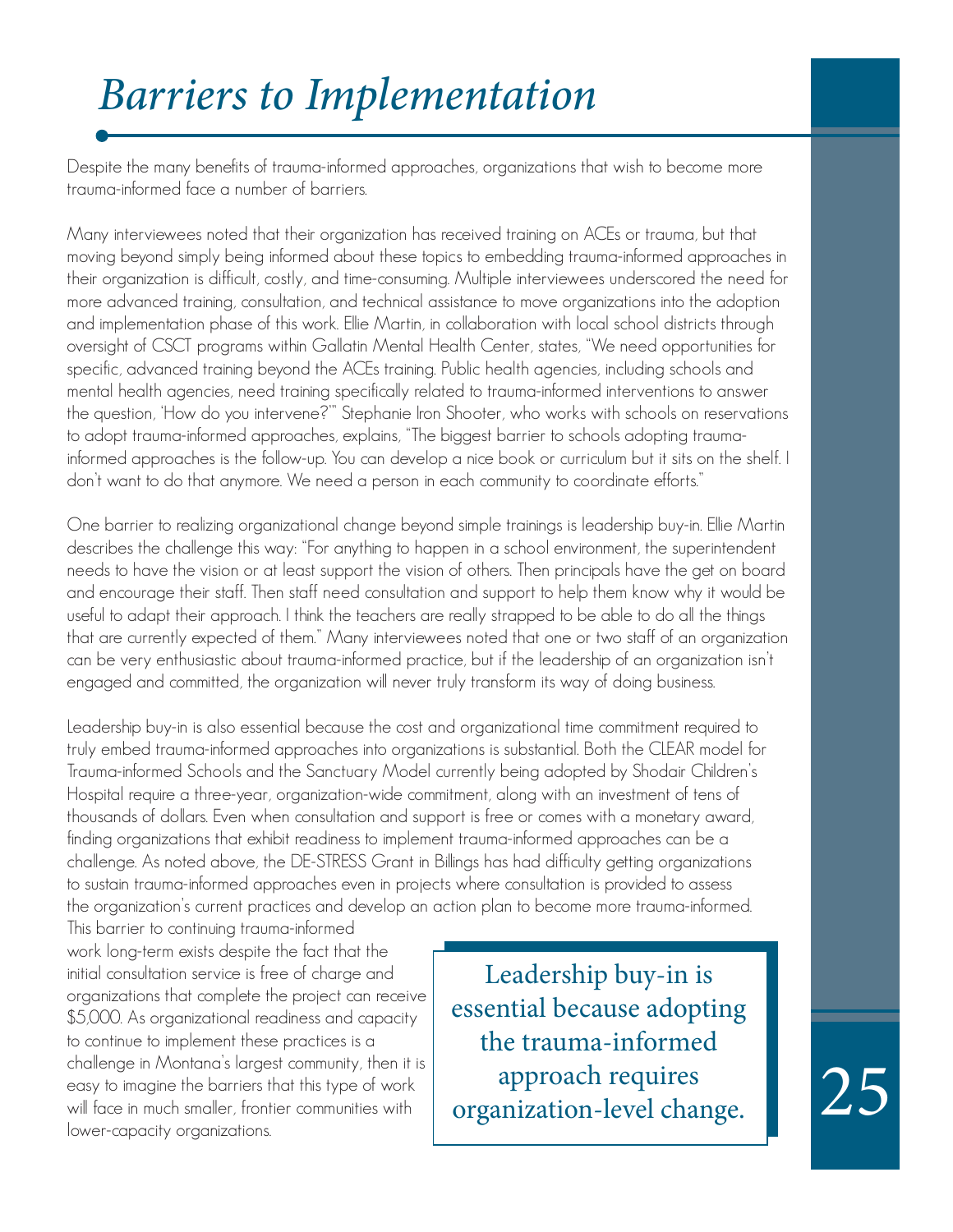### BARRIERS TO IMPLEMENTATION CONTINUED

Finally, as noted above, more research needs to be done to understand which trauma-informed approaches are most effective and how these practices should be implemented. Vicki Howard notes, "We need more research on the area of implementation of strategies and trying to develop effective strategies…I don't think trauma-informed practice is a fad, but there needs to be a more solid research foundation in relationship to schools. In other disciplines there is a stronger foundation."'

In fact, the entire idea of trauma-informed practice and the terminology around it is still in flux. Instead of trauma, some practitioners prefer to term "toxic stress." Todd Garrison of ChildWise noted, "I kind of push back on the word 'trauma,' because just because we are exposed to the same things doesn't mean that what is traumatic to you is traumatic to me. It's really about toxic stress and its effect on your brain." Practitioners working in tribal areas often talk more about historical trauma and intergenerational trauma, noting that communities with trauma histories need different and more culturally-adapted interventions than the current models that are offered. Pearl Yellowtail notes, "Native people have many forms of trauma: acute, chronic, current trauma, and historical trauma that we carry. So we really haven't even put our finger on it exactly what the need is and how to address it."

Other interviewees noted a movement away from simply talking about trauma to a focus on resilience. SAMHSA defines resilience as "the ability of an individual, family, or community to cope with adversity and trauma, and adapt to challenges or change."74 Much of the work coordinated by the Greater Gallatin United Way in the Bozeman area has been focused on resilience, not just traumainformed approaches, but also incorporating and encouraging organizations to adopt practices such as mindfulness and self-care. Resilience was the

In some communities, practitioners are moving away from focusing on trauma toward an emphasis on building resilience.

theme for both the 2016 ChildWise statewide conference and a community-wide conference sponsored by the Greater Gallatin United Way and other partners in Bozeman in 2016. The DE-STRESS grant in Billings has also allocated resources for trainings on mindfulness and other resiliency-based practices. With such a groundswell of interest in trauma-informed practice, toxic stress and resiliency, and the emerging and shifting landscape of what is considered cutting edge and best practice, there are barriers for organizations attempting to understand where to start in addressing this complicated set of issues in their local context.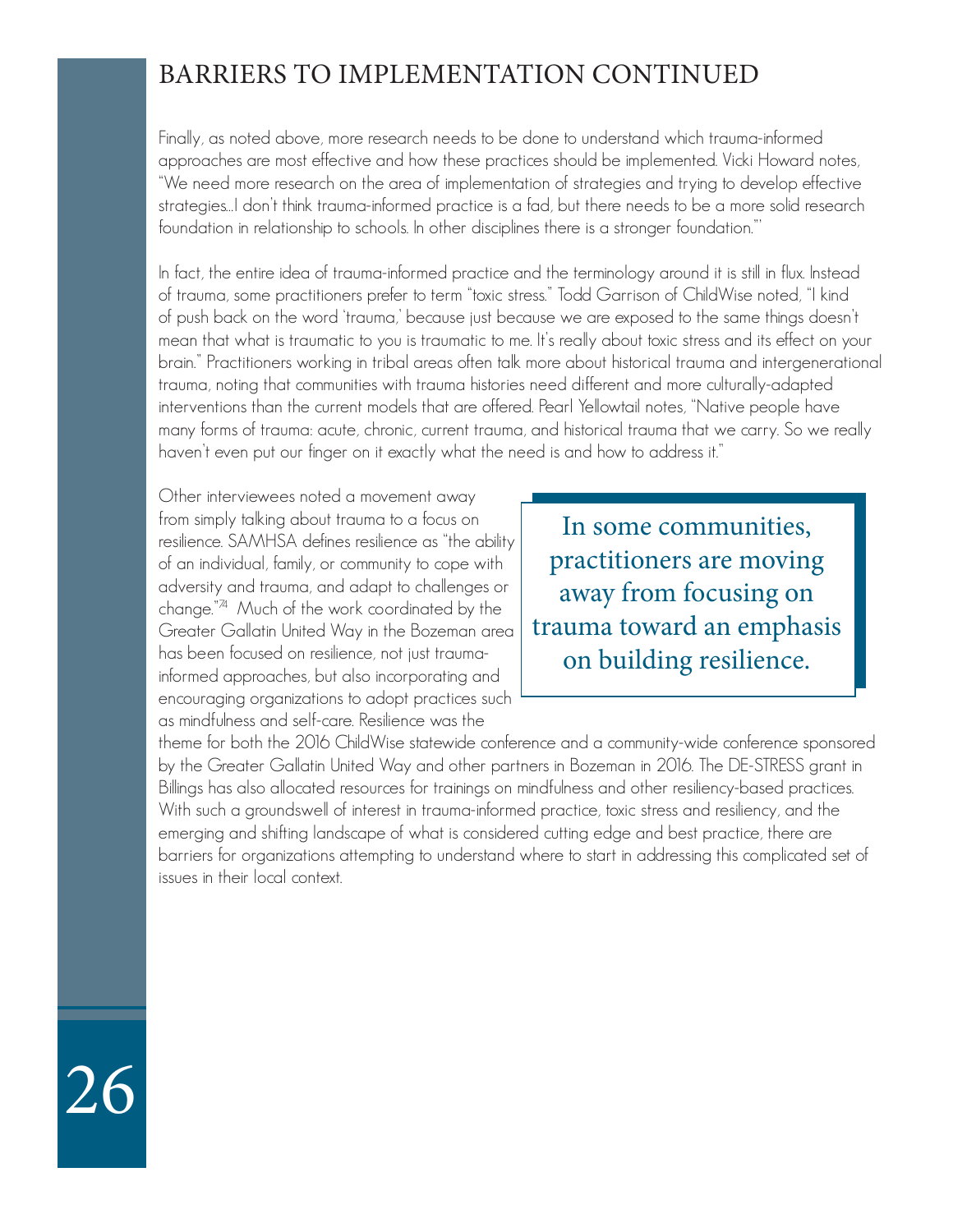## Summary of Common Themes

The work surrounding trauma-informed approaches in Montana and across the U.S. is complex and multifaceted. With increasing interest surrounding this work in the state, the following items should be considered to strengthen the impact of trauma-informed practice.

### **Engage organizational leaders to support trauma-informed approaches.**

A consistent theme in the research on this topic and in interviews for this project was the primacy of leadership engagement. Nic Dibble, who has coordinated the efforts to embed trauma-informed approaches into public schools in Wisconsin, notes, "Our assumption is that the leadership has to be on board. The single best predictor of whether a school will be successful is if the principal is engaged and on board." Any statewide efforts designed to bolster the use of trauma-informed approaches in Montana must focus on raising the awareness of organizational leaders and deeply engaging them in driving change forward.

### **Support coaching and consultation at the local level to drive adoption of trauma-informed policies and procedures.**

Many stakeholders who shared their experiences for this project noted that Montana has been very successful in supporting statewide trainings that help organizations become ACEs and traumainformed. The ChildWise Institute, with support from DPPHS, has created a robust training network on the topic of ACEs and other, locally-based efforts have contributed to raising the specter of trauma in many locations across the state. However, interviewees repeatedly noted that many organizations lack the support and assistance needed to move into the adoption and implementation phase for trauma-informed practice and policies. Maegan Rides the Door of the National Native Children's Trauma Center describes the problem this way: "The difficulty is that we do provide a lot of trainings. And that is an important first step to understand trauma, but then the next step is to really assess the organization and make real changes in policy and practice." Efforts like those led by the Alliance for Youth, Inc. in Great Falls, the DE-STRESS Grant in Billings, and the National Native Children's Trauma Center are beginning to provide this type of support in local projects, but many more organizations across the state would benefit from access to this ongoing coaching and consultation.

### **Support endeavors to evaluate local efforts and better quantify the effectiveness of specific trauma-informed approaches.**

Despite the widespread support for these practices in Montana, the research on trauma-informed approaches, specifically related to what works and what doesn't in terms of implementation science, is still emerging. And, as in many areas of research, the major studies being conducted are primarily focused on urban settings outside of the state of Montana. Any coordinated efforts that promote trauma-informed approaches in the state should include support for evaluation to determine how effectively these practices can be implemented in our context and which specific interventions lead to positive outcomes.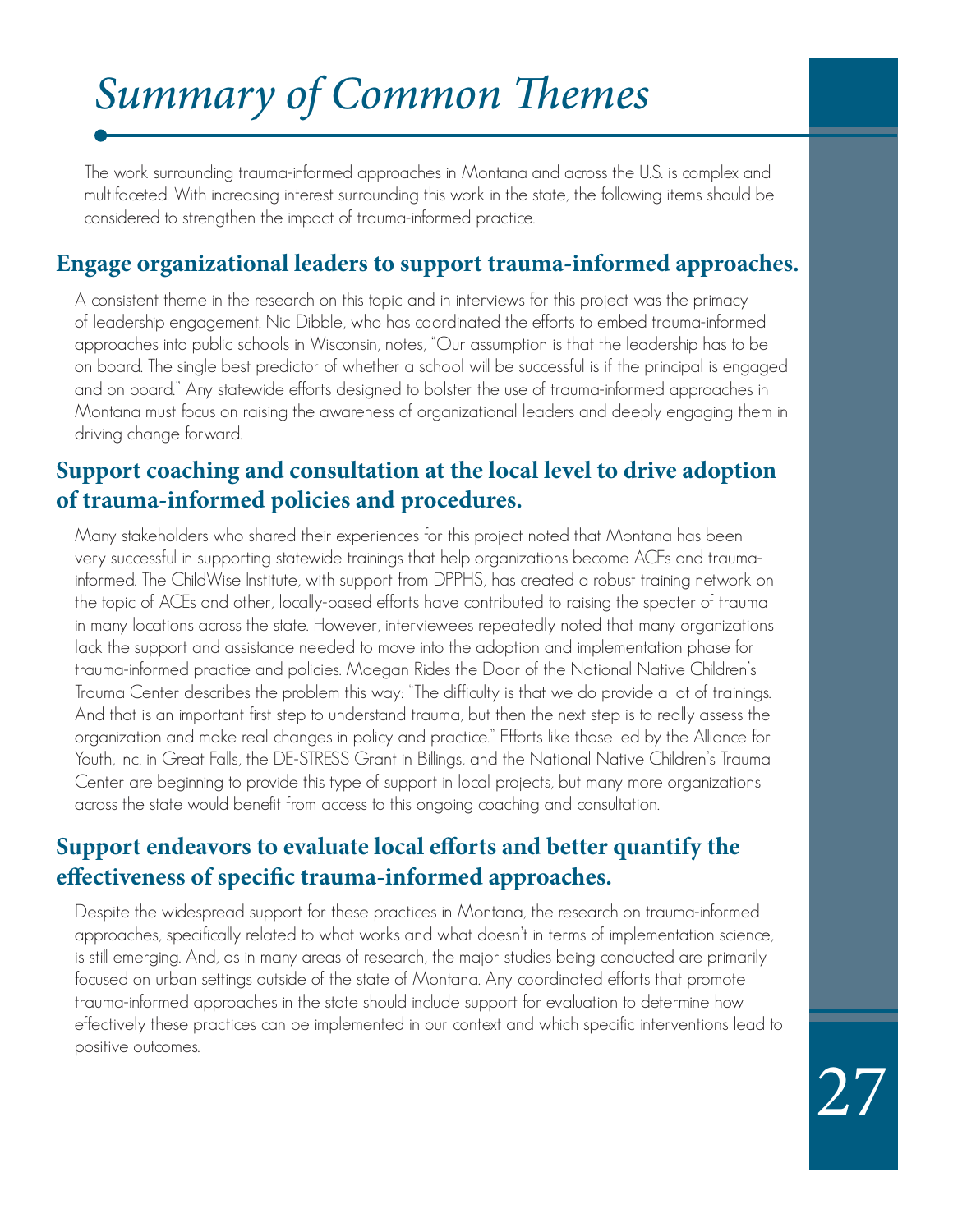### SUMMARY OF COMMON THEMES CONTINUED

### **Embed trauma-informed approaches into existing systems for behavioral supports, focusing on practices shown to be empirically effective.**

Many systems to support behavioral health and organizational well-being already exist in Montana. Instead of developing entirely new systems or approaches that are trauma-informed, Montana could

### Representing Trauma Informed Approaches in Schools approaches into these already A Multi-tiered Service Delivery Framework



seek to embed trauma-informed existing structures. Models like the previously described efforts by the Wisconsin Department of Public Instruction that deliberately embeds trauma-informed approaches into PBIS framework could prove effective in Montana as well. Some research supports this embedded approach. A theoretical framework for traumainformed approaches within the PBIS structure was recently described by Sandra Chafouleas of the University of Connecticut and her colleagues in

the journal School Mental Health (see inset figure),<sup>75</sup> and local efforts in Montana such as the SAFE-TI grant have used the PBIS/MBI model to structure their trauma-informed work to great effect. PBIS is just one example of an existing organizational framework or behavioral support model that could be adapted with a trauma-informed lens. Other human services, educational, and nonprofit organizations should be encouraged to look at their own operational models and embed trauma-informed approaches into their current systems whenever possible.

Schools, specifically, should focus on incorporating empirically-supported practices that have been shown to improve educational outcomes and reduce out-of-school suspensions as they seek to become more trauma-informed, including: reducing the use of punitive, exclusionary school discipline practices, incorporating social and emotional learning, and developing a safe and supportive school climate. These well-researched practices should be considered as a core set of trauma-informed practices to be adopted by Montana schools moving toward a more robust trauma-informed model.

### **Create a centralized network to share resources, success stories, and lessons learn.**

Multiple stakeholders interviewed for this project noted the need in Montana for more informationsharing among stakeholders. Excellent work is happening at the local level and some groups, like the Alliance for Youth, Inc. and the National Native Children's Trauma Center. These and others are even working to develop validated trauma-informed assessment and organizational change tools, but not everyone in the state is aware of these efforts and there is not a centralized, online location through which organizations can share their successes, resources, and lessons learned. A more coordinated, centralized repository for this information could help catalyze change and provide support for organizations in more rural parts of the state that wish to adopt these practices. Montana should also consider developing learning communities where organizations implementing this work could meet on a regular basis to share their successes and support each other's work moving forward.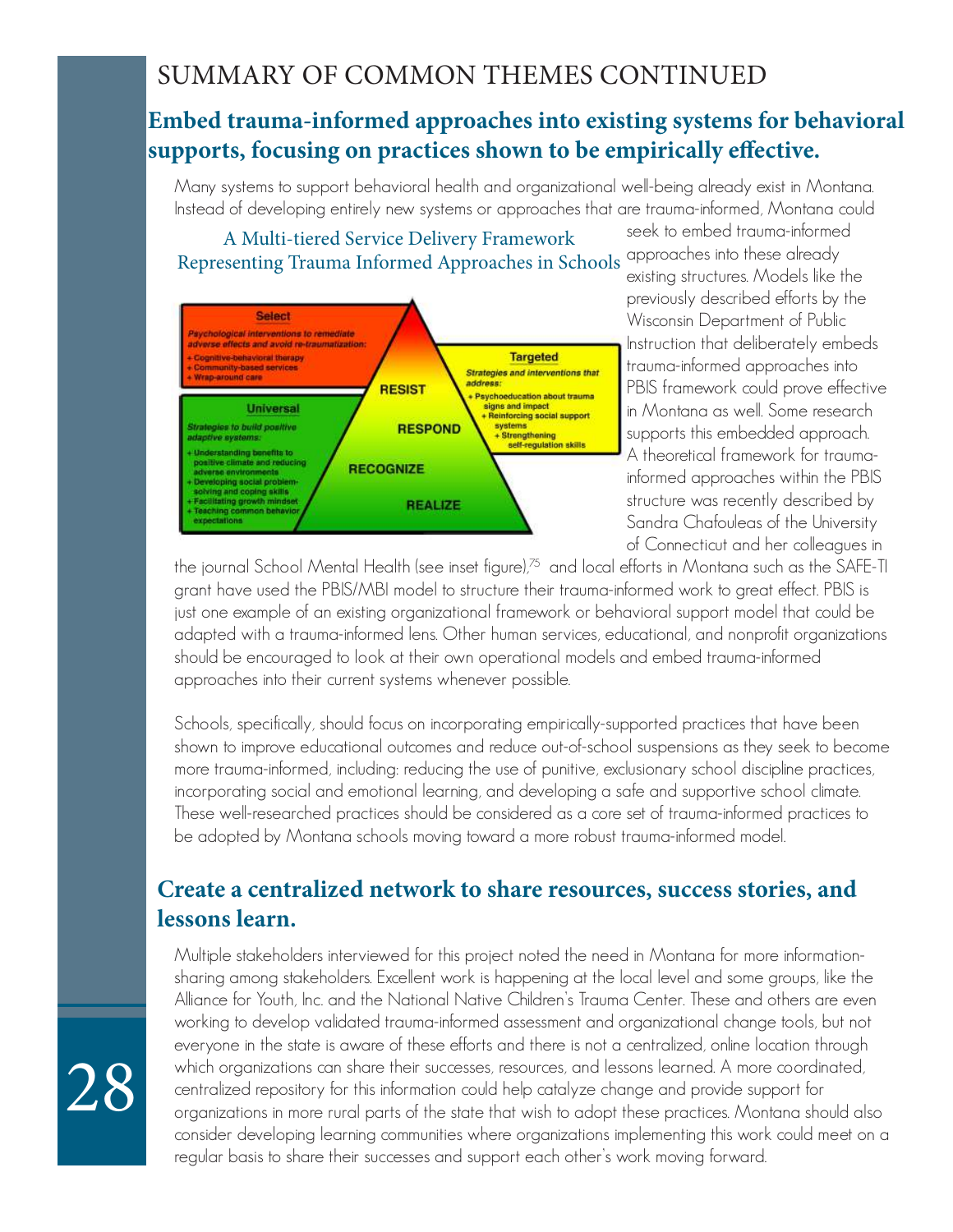### **Consider the unique context of trauma in tribal communities.**

Multiple stakeholders interviewed for this project noted that the needs and context for trauma in American Indian communities are different and more complex than in other populations. Maegan Rides the Door notes, "In our reservation communities we have to figure out how to adapt this information to make it culturally appropriate." Any statewide efforts to address trauma-informed approaches should pay careful attention to the specific needs and experiences in tribal communities and allow local communities to develop solutions that are appropriate and responsive to their unique context. Maegan Rides the Door also argued for the necessity of more widespread interventions in Indian country because of the pervasive impact of trauma. "We need universal interventions in Indian country when you are looking at a community. There are a lot of people who have been impacted by trauma. Only a subset of those people will access mental health providers and receive a trauma treatment. So there needs to be an emphasis on universal interventions -- funding whole communities to take on this issue."

### **Consider longer-term investments and support.**

Implementation research on trauma-informed approaches and the experience of the experts interviewed for this project support the need for ongoing, long-term support to truly achieve organizational change. Both the Sanctuary Model and the CLEAR Trauma-informed Schools model require a multi-year commitment from the outset as an expectation for organizations wishing to adopt their trauma-informed model. As Nic Dibble noted, based on their experience, "My advice would be that I don't think it's wise to do short-term funding. Schools need a few years of funding and support to put this in place." To truly assess the practices and policies used in an organization, training staff and then embedding trauma-informed approaches into the policies and operations of a system requires a longer-term commitment with focused support.

### **Support trauma-informed approaches across systems.**

Many organizations noted the need to implement trauma-informed approaches across systems. Interviewees report that they are implementing trauma-informed approaches in their organizations but that the effectiveness of the model is diminished because their clients are interacting with many other systems that are not trauma-informed. Chris Bates notes, "The more institutions in an area that adopt a trauma-informed lens, the more you can network and share resources and have a shared language of trauma. If Montana would offer financial support to a schools or outpatient models to adopt trauma-informed approaches, that would just be unbelievably important to supporting the work we are doing in an inpatient setting." Some interviewees also noted that we must consider how to reach out to families and other systems serving younger children before they reach school age and are already trauma-impacted. Matt Furlong notes, "The disadvantage of the current model is that it's not addressing the young children -- it is more of an institutional solution, but young children in families are so affected. We need to think about directly addressing families and childcare providers." He also emphasized that Montana needs more support to train and retrain mental health professionals who implement trauma-specific interventions. "Evidence-based approaches like Cognitive Behavioral Therapy and Circle of Security are needed, not talk therapy. But the turnover is so high that they can't keep people trained to implement the evidence-based models. Your family finds a great therapist and you are working with them, but then they become the boss so you lose their input and you end up with a younger therapist who is overwhelmed and inexperienced. And that really matters." A multi-pronged approach that supports the use of clinical trauma-specific interventions, as well as trauma-informed approaches in educational, health, and human services settings across the lifespan, would increase the impact of this work in Montana.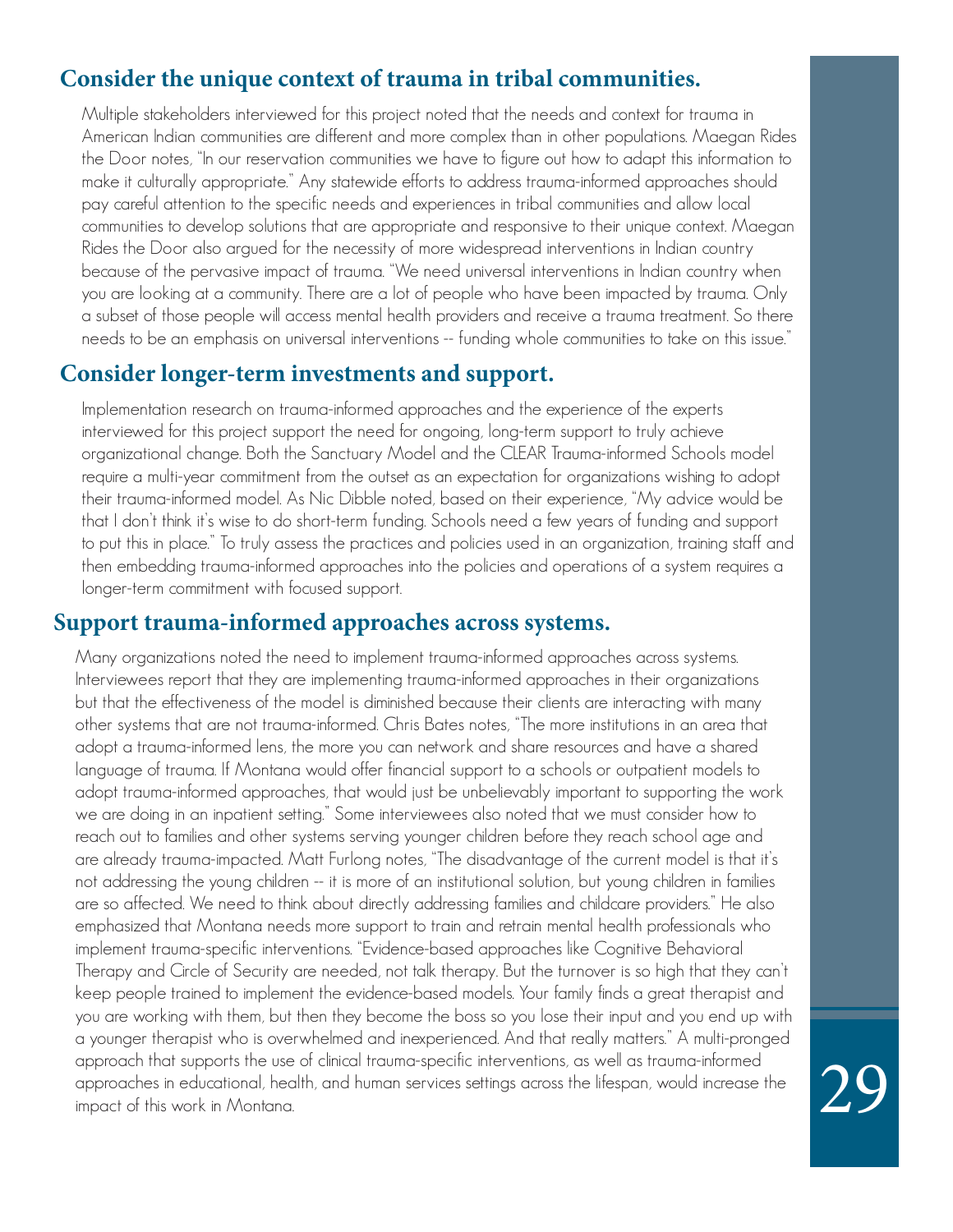## References

1. "SAMHSA's Concept of Trauma and Guidance for Trauma-Informed Approach". SAMHSA's Trauma and Justice Strategic Initiative. July 2014.

2. CDC-Kaiser ACE Study. http://www.cdc.gov/violenceprevention/acestudy/about.html

3. Bellis MA. "Adverse childhood experiences: retrospective study to determine their impact on adult health behaviours and health outcomes in a UK population." J Public Health (Oxf). 2014 Mar;36(1):81-91. doi: 10.1093/pubmed/fdt038. Epub 2013 Apr 14.

 4. Christiaens I et al. "Adverse childhood experiences are associated with spontaneous preterm birth: a case-control study". BMC Med. 2015 Jun 11;13:124. doi: 10.1186/s12916-015-0353-0.

5. 2010-2014 American Community Survey.

6. 2010-2014 American Community Survey and Montana DPHHS.

7. "Crime in Montana 2013-2014." Montana Board of Crime Control.

8. National Survey on Drug Use and Health, 2012-2013

9. Behavioral Risk Factor Surveillance System 2013

10. Montana Office of Vital Statistics, 2014

11. Montana Youth Risk Behavior Survey, 2015

12. Felitti et al. (1998) Relationship of Childhood Abuse and Household Dysfunction to Many of the Leading Causes of Death in Adults. American Journal of Preventative Medicine.

13. CDC Adverse Childhood Experiences. https://www.cdc.gov/violenceprevention/acestudy/

14. National Survey of Children's Health. July 2014. http://www.childtrends.org/wp-content/ uploads/2014/07/Brief-adverse-childhood-experiences\_FINAL.pdf

15. Pitman, et all (2012). "Biological studies of post-traumatic stress disorder." Nature Review Neuroscience.

16. Perry, B.D. (2000). Traumatized children: How childhood trauma affects brain development. Journal of the California Alliance for the Mentally Ill.

17. SAMHSA's Concept of Trauma and Guidance for a Trauma Informed Approach (July 2014). SAMHSA's Trauma and Justice Strategic Initiative

18. Walkley and Cox (2013). Building Trauma-informed Schools and Communities. National Association of Social Workers.

19. "SAMHSA's Concept of Trauma and Guidance for Trauma-informed Approach". SAMHSA's Trauma and Justice Strategic Initiative. July 2014

20. http://www.samhsa.gov/capt/tools-learning-resources/trauma-resilience-resources

21. "Spectrum of Trauma-informed Care: Terminology." Adolescent Health Working Group. 2013. www.ahwg.net

22. http://www.ccdc1.org/

23. http://www.ptsdfreedom.org/about\_target.html

24. http://www.treatment-innovations.org/seeking-safety.html

25. "SAMHSA's Concept of Trauma and Guidance for Trauma-informed Approach". SAMHSA's Trauma and Justice Strategic Initiative. July 2014

26. Interview with Chris Blodget, Washington State University. CLEAR Trauma Center, September, 2016.

27. "SAMHSA's Concept of Trauma and Guidance for Trauma-informed Approach". SAMHSA's Trauma and Justice Strategic Initiative. July 2014

 28. Ibid 29. Ibid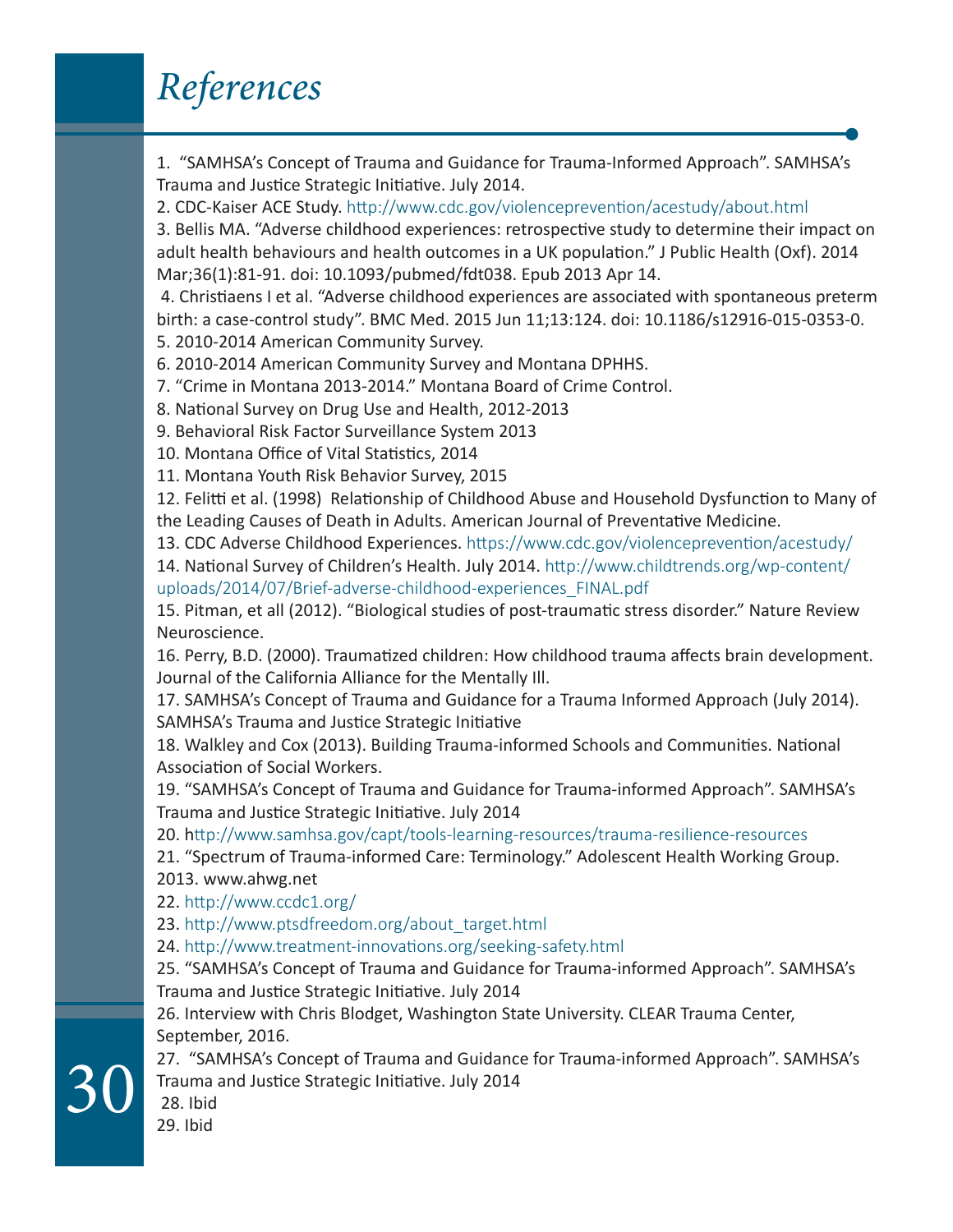30. Blodgett, Christopher. "CLEAR (Collaborative Learning for Educational Achievement and Resilience) Staff Survey Results and Preliminary Academic Outcomes 2015-2016). CLEAR Trauma Center, Washington State University.

31. http://www.nctsnet.org/nctsn\_assets/pdfs/promising\_practices/Sanctuary\_General.pdf

32. "Assessing the Implementation of a Residential Facility Organizational Change Model: Pennsylvania's Implementation of the Sanctuary Model". Community Care Behavioral Health. http://www.ccbh.com/pdfs/articles/Sanctuary\_Model\_3Pager\_20110715.pdf

33. Shamblin, et al. "Creating Trauma-informed Schools for Rural Appalachia: The Partnerships Program for Enhancing Resiliency, Confidence and Workforce Development in Early Childhood Education." School Mental Health. 2016. 8:189-200

34. Conradi and Wilson (2010). "Managing traumatized children: a trauma systems perspective." Current Opinion In Pediatrics. https://www.sandiego.gov/sites/default/files/ legacy/gangcommission/pdf/conradiarticle.pdf

35. Fronius, T. et al. "Restorative Justice in US Schools: A Literature Review." Feb 2016. West

Ed. http://jprc.wested.org/wp-content/uploads/2016/02/RJ\_Literature-Review\_20160217.pdf 36. "Health Impact Assessment of School Discipline Policies." May 2012. http://www.

humanimpact.org/downloads/california-school-discipline-policies-hia/

37. Greenberg, Mark et al. " Enhancing School Based Prevention and Youth Development through Coordinated Social, Emotional and Academic Learning. American Psychologist. June 2003. https://www.researchgate.net/profile/Mark\_Greenberg2/publication/5261862 Enhancing school-based prevention and youth development through coordinated social emotional and academic learning/links/09e41509c03bf22f88000000.pdf

38. Walters, Samantha. "School Climate: A Literature Review." Temescal Associates. http://www. temescalassoc.com/db/el/files/2015/02/School-Climate.pdf

39. http://www.pbismaryland.org/Presentations/PTKeyFinding4172008.pdf

40. "Restorative Justice and Health in Merced Schools." September 2014. Human Impact Partners. http://www.humanimpact.org/downloads/hia-full-report-2/

41. Fronius, T. et al. "Restorative Justice in US Schools: A Literature Review." Feb 2016. West Ed. http://jprc.wested.org/wp-content/uploads/2016/02/RJ\_Literature-Review\_20160217.pdf 42. http://www.justicepolicy.org/news/8775

43. CDC. Health risk Behaviors among adolescents who do and do not attend school—United States ,1992. MMWR. 1994;43:129---132.

44. Blodgett, Christopher and Dorado, Joyce.. "A Selected Review of Trauma-informed School Practice and Alignment with Educational Practice." 2016.

45. http://dpi.wi.gov/sspw/mental-health/trauma/school-resources

46. Gulamhussein, A. "Teaching the Teachers: Effective Professional Development in an Era of High Stakes Accountability." Center for Public Education. 2013.

47. http://www.rwjf.org/en/library/articles-and-news/2015/10/coh-prize-menominee-wi.html

48. https://www.ruralhealthinfo.org/community-health/project-examples/924

49. https://www.dhs.wisconsin.gov/tic/collboration.htm

50. http://www.fosteringfutureswisconsin.org/

51. CLEAR: Collaborative Learning for Educational Achievement and Resilience. Washington State University. http://ext100.wsu.edu/clear/wp-content/uploads/sites/55/2015/09/CLEAR-BROCHURE-8-20-2015-for-web.pdf